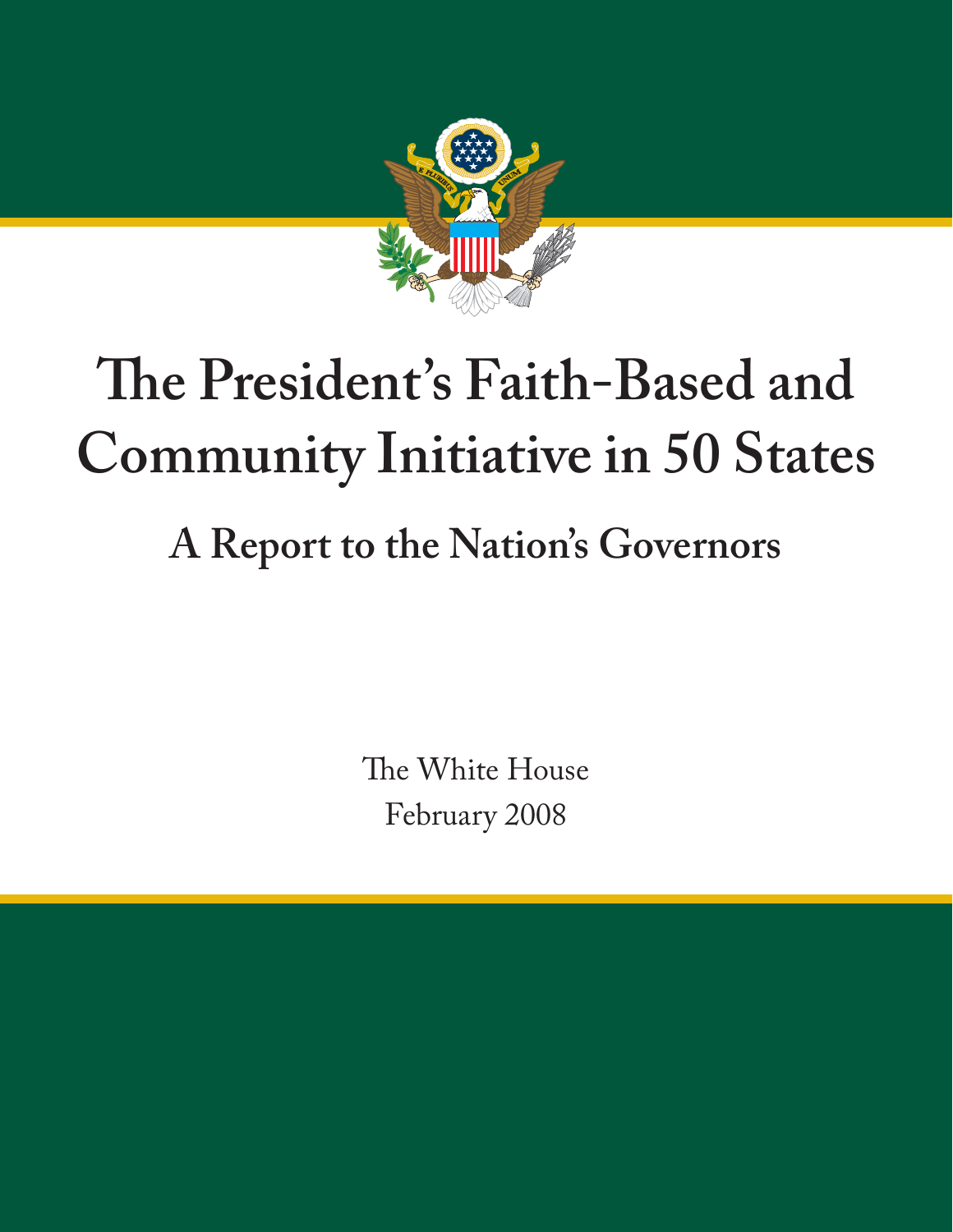#### THE WHITE HOUSE **WASHINGTON** February 25, 2008

Dear Governor:

Welcome to Washington, D.C., for the Winter Meeting of the National Governors Association. The NGA's 100th Anniversary highlights the important role Governors play in leading their States forward through innovative, results-driven initiatives. One such initiative taking root in all 50 States is the Faith-Based and Community Initiative (FBCI).

For the past 7 years, the FBCI has launched a determined attack on need, addressing society's most challenging social problems through the care and compassion offered by thousands of faithbased and grassroots organizations. Through the vision championed by President Bush, the FBCI has inspired Federal, State, and local governments to form partnerships with America's annies of compassion as never before. This collaborative effort has produced signi ficant changes in the way social services are delivered, and with impressive results. Much of this success is due to the hard work of your State's faith-based and community groups and to the leadership your State has taken in implementing this nationwide effort.

Thirty~five Governors from both political parties have offices or liaisons dedicated to strengthening faith-based and community organizations and extending their vital work. Together, you are addressing some of the toughest problems we face, from addiction and dropout rates to homelessness and prisoner recidivism. Even in States without their own formal office, the FBCI is tackling stubborn problems every day. Such partnerships between the Federal Government and nonprofit groups result in more people being served in communities across each State.

The attached State-by-State guide book and accompanying report entitled, *The Quiet Revolution*, detail the remarkable progress and diversity of each State-led action. Specifically, you will see the number of awards won by your nonprofits, the funding they received, and some of the innovative programs they are helping to advance. And as you will read in Chapter 5 of *The Quiet Revolution*, there are many manifestations of this Initiative underway in the States.

I congratulate you on these accomplishments and pledge the Office of Faith-Based and Community Initiatives' continued support in helping you achieve new levels of successwhether forming a new office of faith-based and community initiatives, holding an annual conference, or launching a demonstration project to tackle your State's most stubborn problems. Through your leadership and the good work of your faith-based and community partners, these innovative partnerships will continue to grow in the years to come.

Sincerely, Sthi

Jay F. Hein Director of the Office of Faith-Based and Community Initiatives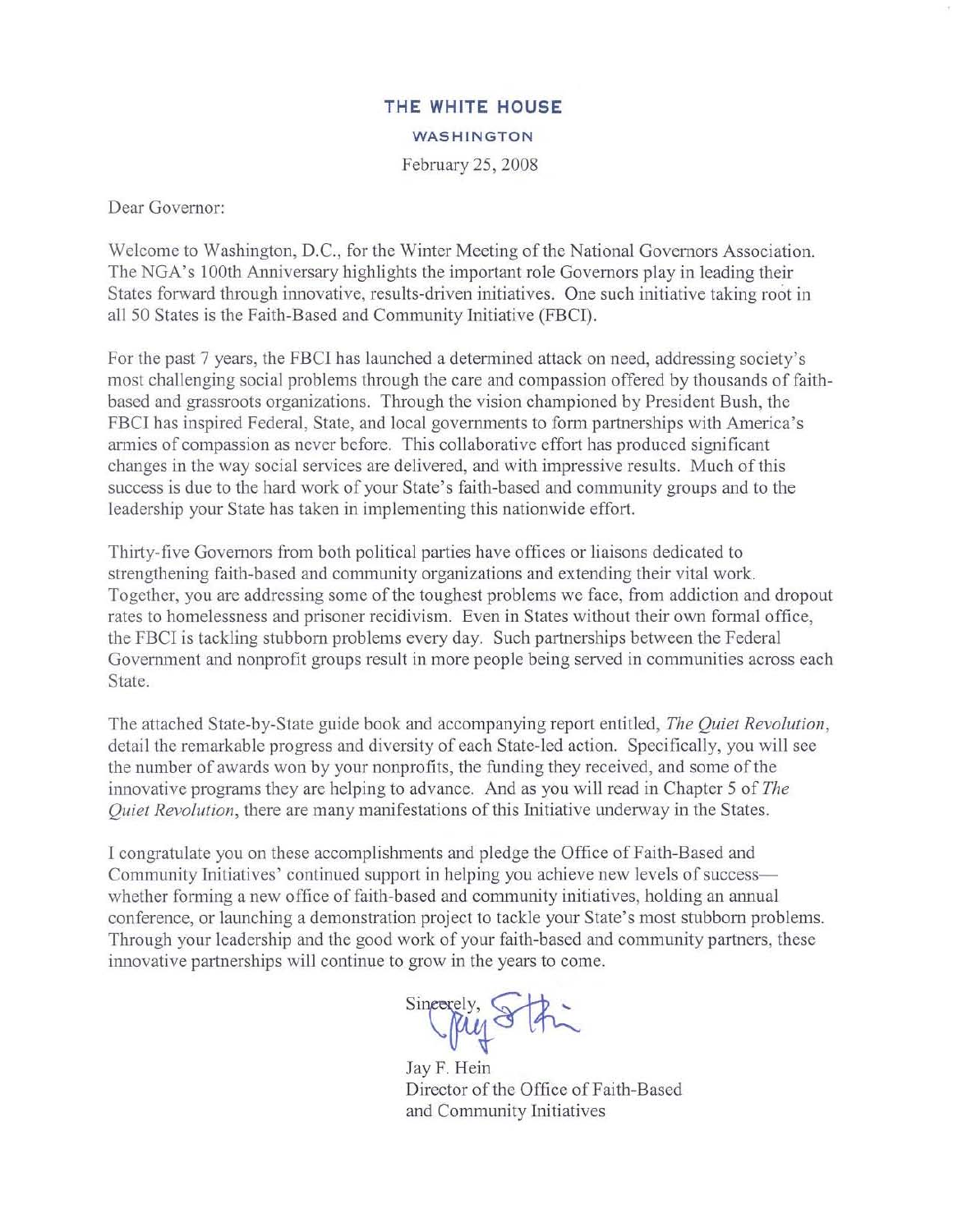### **ALABAMA FAITH-BASED AND COMMUNITY INITIATIVE ACTIVITIES**



**FEDERAL GRANT AWARDS TO ALABAMA FAITH-BASED AND COMMUNITY ORGANIZATIONS (2005-2006):**

- $\star$  Over \$348 million through 393 Federal grant awards
	- $\star$  \$316,456,449 to secular non-profits
	- $\star$  \$31,794,232 to faith-based organizations

**INCLUDED IN FEDERAL GRANTS TO ALABAMA ARE AWARDS TO FUND PRESIDENTIAL INITIATIVES:**

- $\star$  Compassion Capital Fund (2002-2006): \$649,000 to nonprofits in 7 Alabama cities.
- $\hat{\mathbf{x}}$  Mentoring Children of Prisoners (2003-2007): \$112,000 to Alabama nonprofits.

#### ALABAMA HIGHLIGHTS

Established in 2004, the Governor's Faith-Based and Community Initiatives Office houses both the AmeriCorps State program and the Alabama Citizen Corps program.

In response to Hurricane Katrina, the Alabama FBCI Office created the Alabama Interfaith Disaster Network which engages with and educates primarily small, often rural faith-based organizations. The Office also partners with faithbased and community organizations in its statewide disaster preparedness campaign, including the innovative Be Ready Camp, a program for sixth graders held at the US Space and Rocket Camp in Huntsville.

In 2006, 890,000 Alabama volunteers dedicated 117.3 million hours of service, according to the Corporation for National and Community Service *Volunteering in America 2007* report.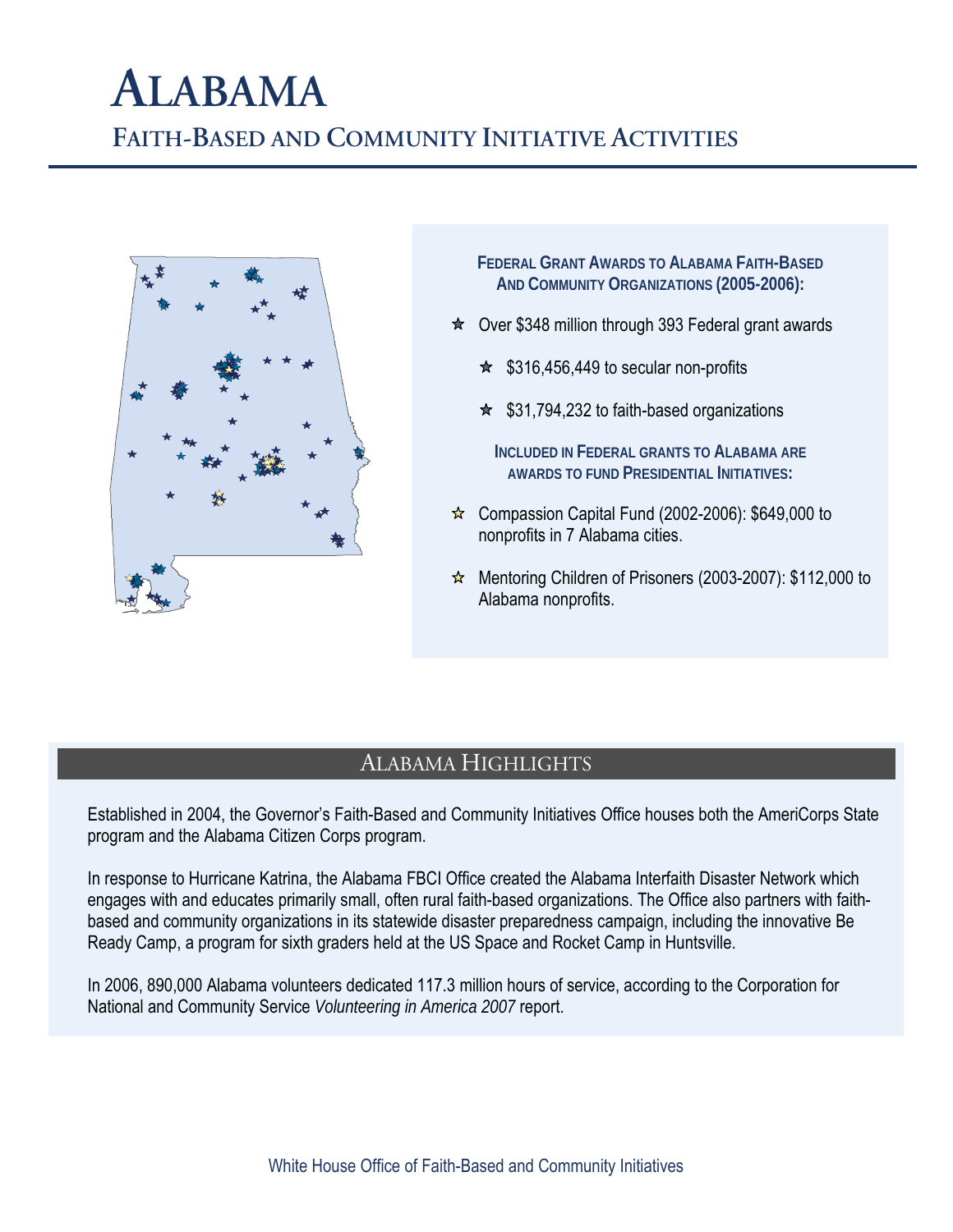### **ALASKA FAITH-BASED AND COMMUNITY INITIATIVE ACTIVITIES**



**FEDERAL GRANT AWARDS TO ALASKA FAITH-BASED AND COMMUNITY ORGANIZATIONS (2005-2006):**

- $\star$  Over \$101 million through 213 Federal grant awards
	- $\star$  \$93,540,603 to secular nonprofits
	- $\star$  \$8,210,475 to faith-based organizations

**INCLUDED IN FEDERAL GRANTS TO ALASKA ARE AWARDS TO FUND PRESIDENTIAL INITIATIVES:**

- $\hat{\mathbf{x}}$  Compassion Capital Fund (2002-2006): \$580,000 to nonprofits in 5 Alaska cities.
- $\hat{x}$  Mentoring Children of Prisoners (2003-2007): \$1.3 million to nonprofits in 2 Alaska cities.

#### ALASKA HIGHLIGHTS

Established by Administrative Order in 2004, the Alaska Office of Faith Based and Community Initiatives is one of only four State FBCI offices to receive a Compassion Capital Fund grant.

The FBCI Office and its Council are spearheading the Faith-Inspired Foster Care and Resource Family Workgroup in an effort to develop additional resources from faith communities to better serve the children and families in the foster care system.

In 2006, 190,000 Alaska volunteers dedicated 26.6 million hours of service, according to the Corporation for National and Community Service *Volunteering in America 2007* report.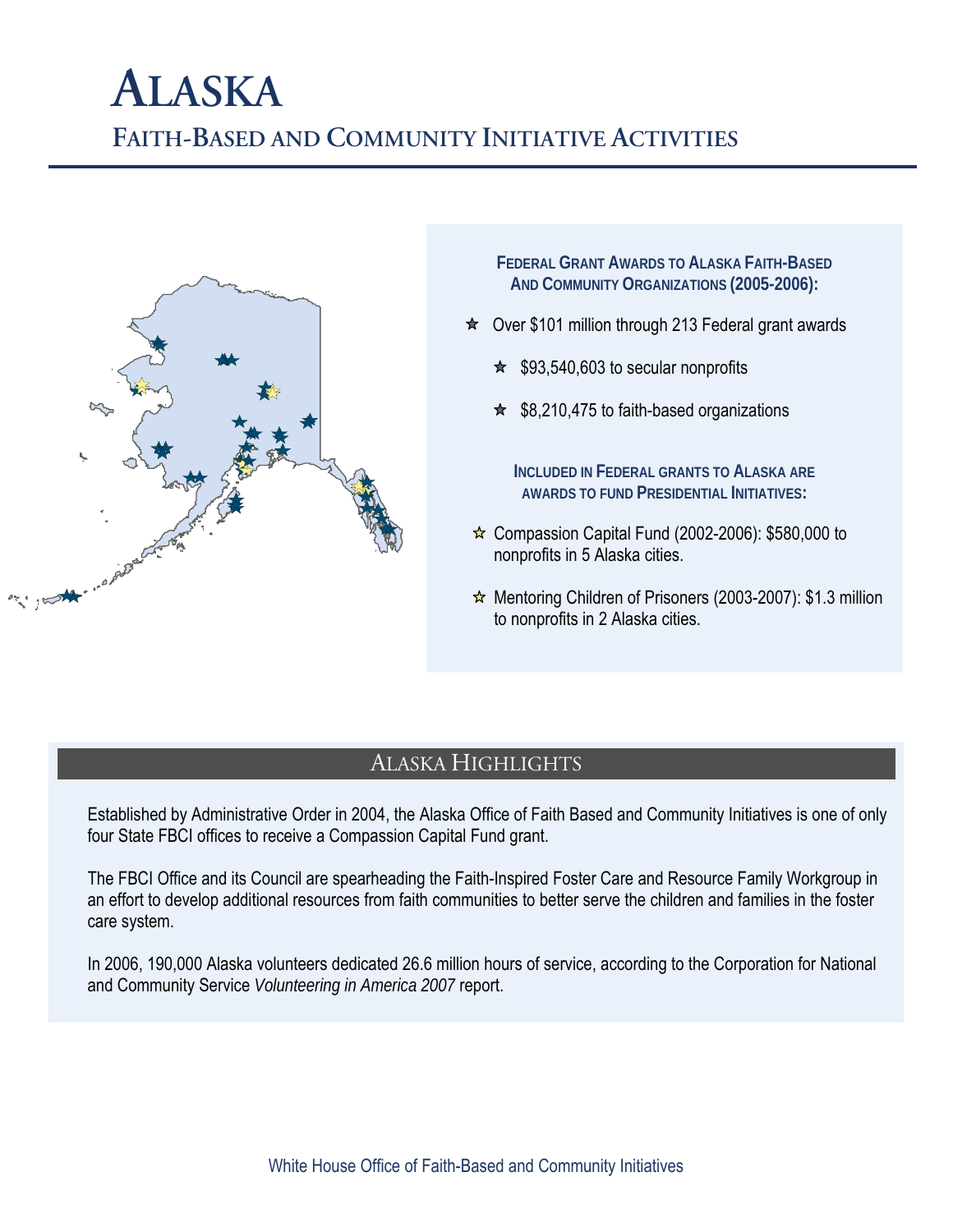### **ARIZONA FAITH-BASED AND COMMUNITY INITIATIVE ACTIVITIES**



**FEDERAL GRANT AWARDS TO ARIZONA FAITH-BASED AND COMMUNITY ORGANIZATIONS (2005-2006):**

- $\star$  Over \$340 million through 491 Federal grant awards
	- $\star$  \$306,913,628 to secular nonprofits
	- $\star$  \$34,085,293 to faith-based organizations

**INCLUDED IN FEDERAL GRANTS TO ARIZONA ARE AWARDS TO FUND PRESIDENTIAL INITIATIVES:**

- $\hat{\mathbf{x}}$  Compassion Capital Fund (2002-2006): \$3.7 million to nonprofits in 6 Arizona cities.
- $\hat{\mathbf{x}}$  Prisoner Reentry Initiative (2005-2006): \$2.6 million to 4 nonprofits in 2 Arizona cities.
- $\hat{\mathbf{x}}$  Mentoring Children of Prisoners (2003-2007): \$2.8 million to nonprofits in 4 Arizona cities.

#### ARIZONA HIGHLIGHTS

Established in 2005, the Governor's Office of Faith Based and Community Initiatives hosts bi-annual Faith and Community Expos, topical summits on programmatic issues, and the Governor's Annual Interfaith Prayer Breakfast.

In May 2007, Arizona hosted the first in a new series of White House FBCI Conferences designed to highlight State efforts and best practices.

In 2006, 1.12 million Arizona volunteers dedicated 182.9 million hours of service, according to the Corporation for National and Community Service *Volunteering in America 2007* report.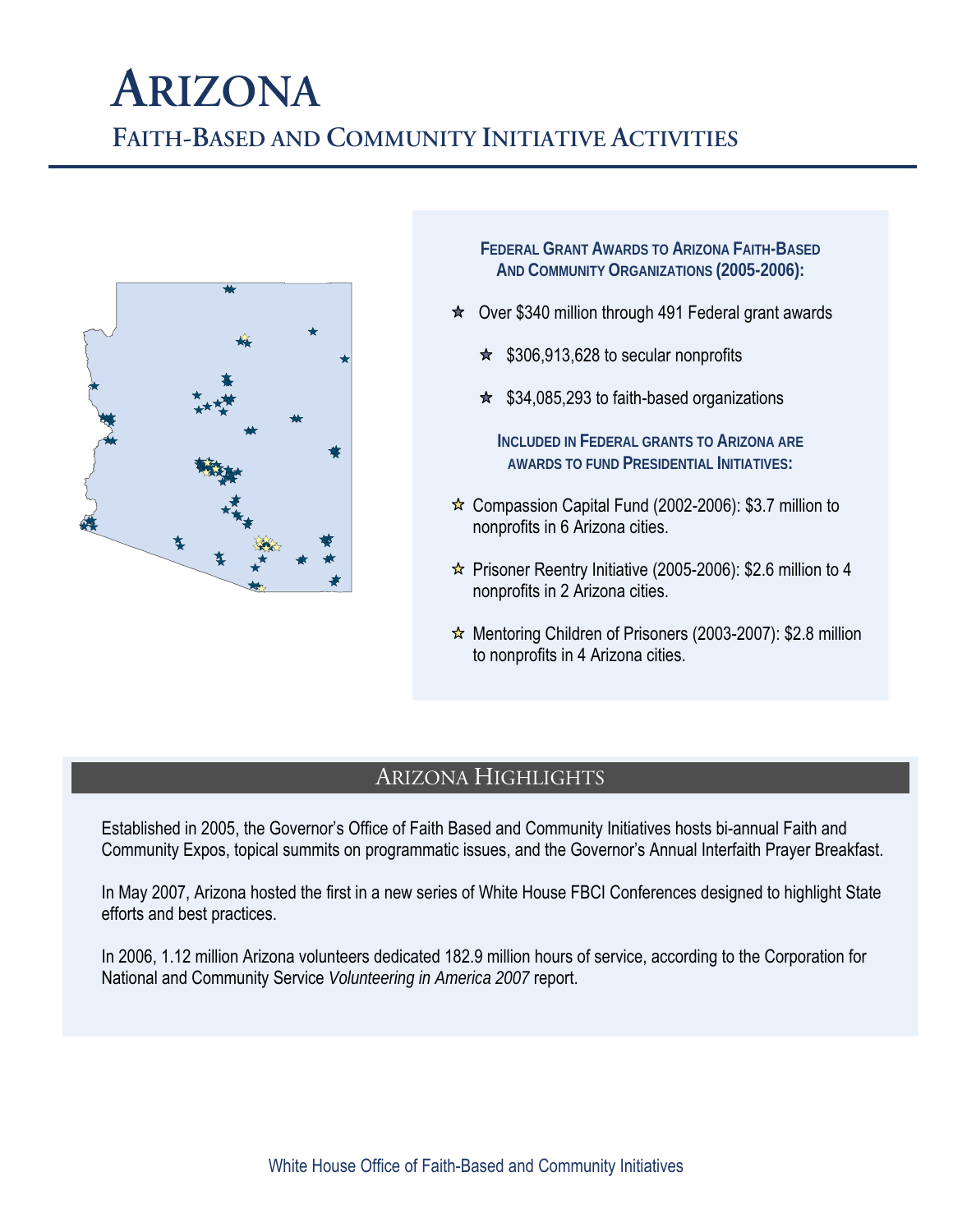## **ARKANSAS**

**FAITH-BASED AND COMMUNITY INITIATIVE ACTIVITIES**



- **FEDERAL GRANT AWARDS TO ARKANSAS FAITH-BASED AND COMMUNITY ORGANIZATIONS (2005-2006):**
- $\star$  Over \$255 million through 296 Federal grant awards
	- $\star$  \$225,653,918 to secular nonprofits
	- $\star$  \$29,836,281 to faith-based organizations
	- **INCLUDED IN FEDERAL GRANTS TO ARKANSAS ARE AWARDS TO FUND PRESIDENTIAL INITIATIVES:**
- $\star$  Compassion Capital Fund (2002-2006): \$1.6 million to nonprofits in 8 Arkansas cities.
- Mentoring Children of Prisoners (2003-2007): \$3.9 million to nonprofits in 5 Arkansas cities.

#### ARKANSAS HIGHLIGHTS

The Arkansas Governor's Office of Faith-Based and Community Initiatives operates as part of the Arkansas Department of Human Services Division of Volunteerism and provides capacity-building training and technical assistance to faith-based and community organizations

The Office engages faith-based and community organizations in a statewide emergency preparedness initiative called Connect Arkansas.

In 2006, 550,000 Arkansas volunteers dedicated 57.7 million hours of service, according to the Corporation for National and Community Service *Volunteering in America 2007* report.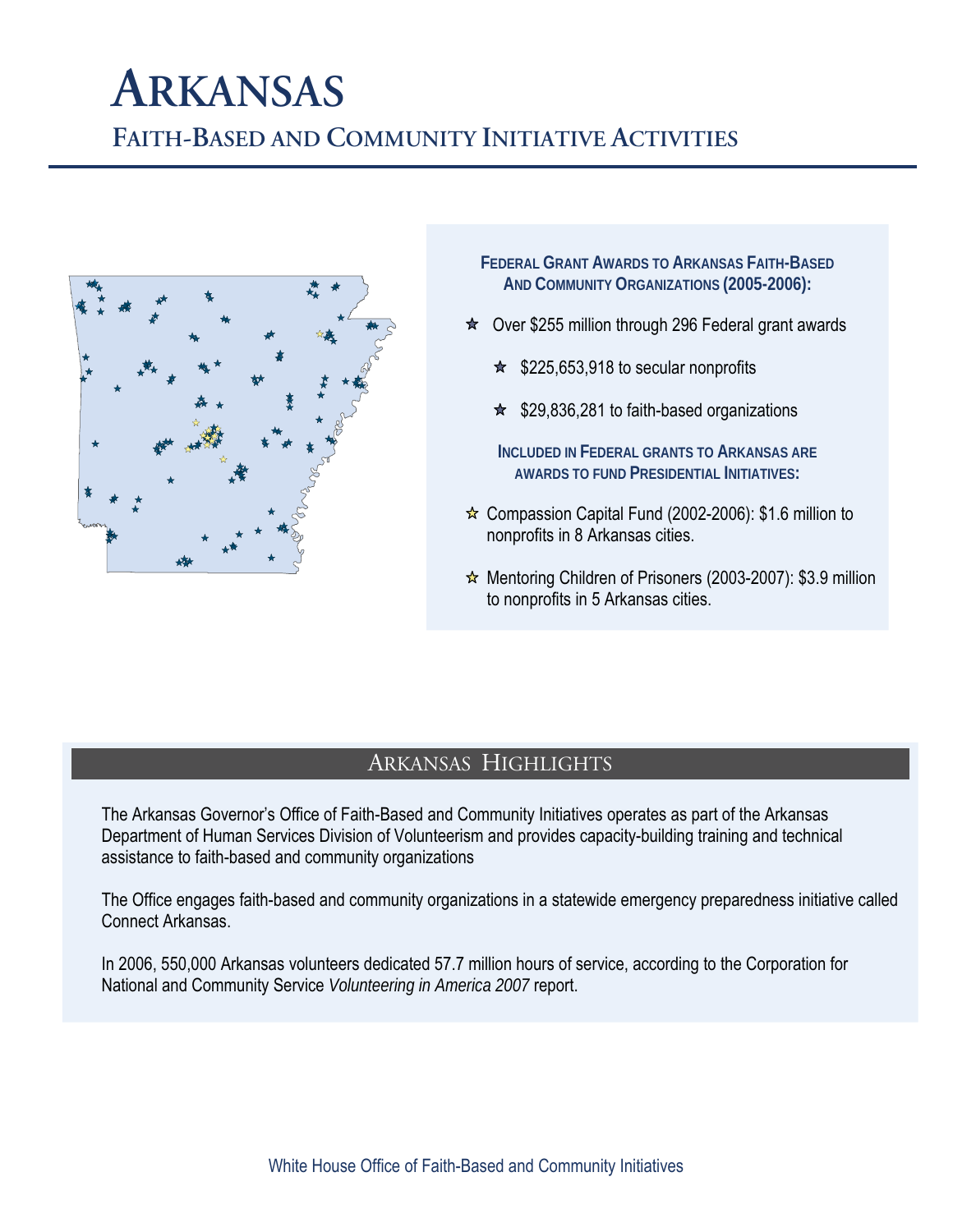## **CALIFORNIA**

**FAITH-BASED AND COMMUNITY INITIATIVE ACTIVITIES**



**FEDERAL GRANT AWARDS TO CALIFORNIA FAITH-BASED AND COMMUNITY ORGANIZATIONS (2005-2006):**

- Over \$2.1 billion through 2,978 Federal grant awards
	- $\angle$  \$1,984,620,724 to secular nonprofits
	- $\star$  \$205,854,700 to faith-based organizations

**INCLUDED IN FEDERAL GRANTS TO CALIFORNIA ARE AWARDS TO FUND PRESIDENTIAL INITIATIVES:**

- $\angle$  Compassion Capital Fund (2002-2006): \$12.4 million to nonprofits in 53 California cities.
- $\hat{x}$  Prisoner Reentry Initiative (2005-2006): \$4.6 million to 7 nonprofits in 4 California cities,
- $\star$  Mentoring Children of Prisoners (2003-2007): \$15 million to nonprofits in 21 California cities.
- $\hat{x}$  Access to Recovery (2004-2006): \$22.8 million to California nonprofits.

### CALIFORNIA HIGHLIGHTS

The White House Office of Faith-Based and Community Initiatives hosted Los Angeles FBCI Regional Conferences in Los Angeles in 2004 and 2007, and a FBCI Regional Conference in San Diego in 2003.

In September 2006, the Department of Education held a roundtable discussion with faith-based and community leaders in Los Angeles.

In 2006, 6.47 million California volunteers dedicated 858.5 million hours of service, according to the Corporation for National and Community Service *Volunteering in America 2007* report.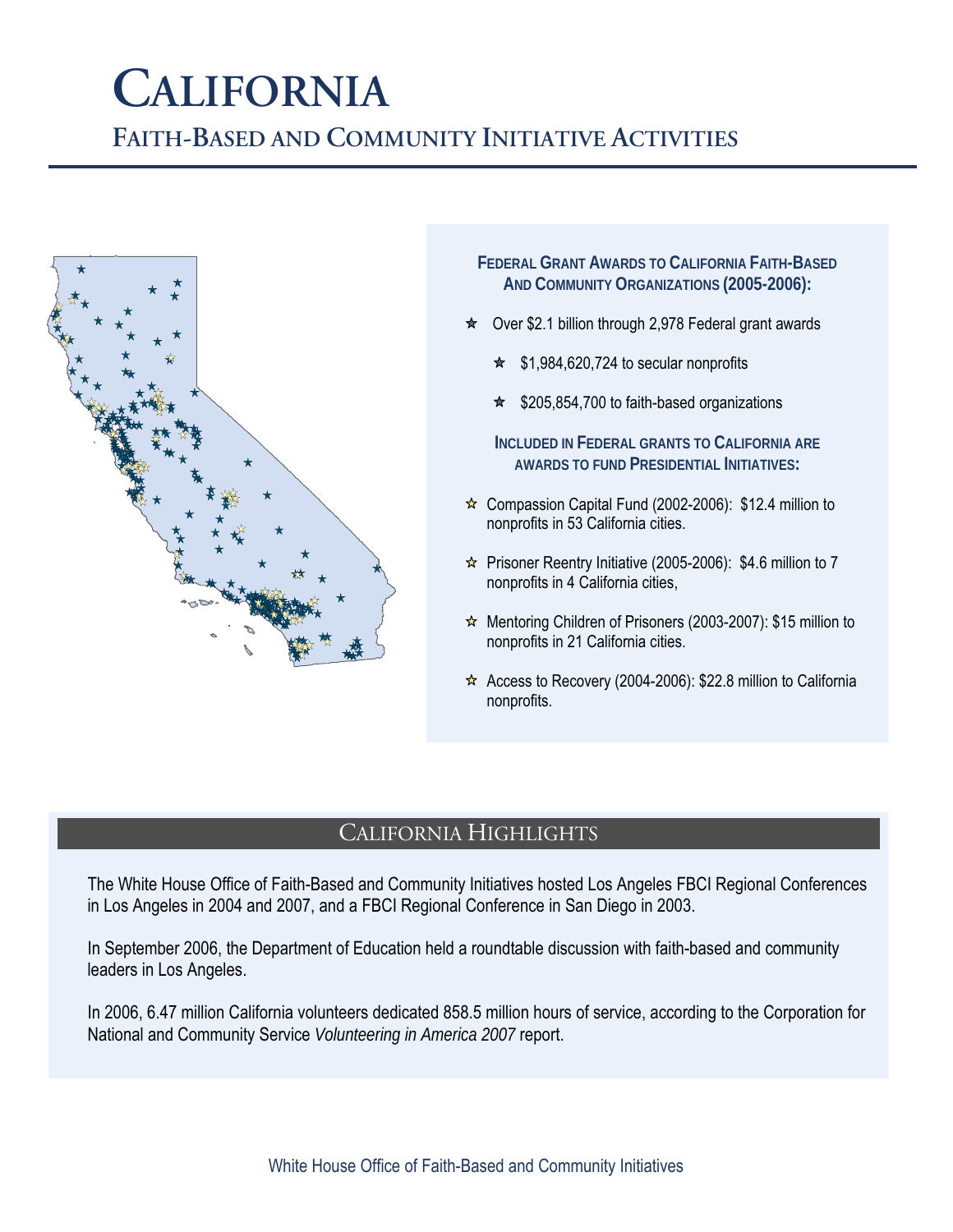## **COLORADO**

**FAITH-BASED AND COMMUNITY INITIATIVE ACTIVITIES**



- **FEDERAL GRANT AWARDS TO COLORADO FAITH-BASED AND COMMUNITY ORGANIZATIONS (2005-2006):**
- $\star$  Over \$277 million through 419 Federal grant awards
	- $\star$  \$247,501,381 to secular nonprofits
	- $\star$  \$29,593,692 to faith-based organizations

**INCLUDED IN FEDERAL GRANTS TO COLORADO ARE AWARDS TO FUND PRESIDENTIAL INITIATIVES:**

- $\star$  Compassion Capital Fund (2002-2006): \$1.3 million to nonprofits in 10 Colorado cities.
- $\hat{\varphi}$  Prisoner Reentry Initiative (2005-2006): \$1.3 million to 2 Colorado nonprofits.
- $\star$  Mentoring Children of Prisoners (2003-2007): \$2.2 million to nonprofits in 2 Colorado cities.

#### COLORADO HIGHLIGHTS

Funded through a grant award from the US Department of Labor, the state of Colorado established the *olora o artner i nitiati e*, a program offering training, technical assistance, and small capacity building grants to community and faith-based organizations

The *olora o romoting e on i le at er oo ommunit Acce rogram*, which funds 42 programs across the State (over half of which are run by faith and community based organizations), strengthens and increases the parenting skills of fathers of at risk children through community based direct services.

In 2006, 1.14 million Colorado volunteers dedicated 122.5 million hours of service, according to the Corporation for National and Community Service *Volunteering in America 2007* report.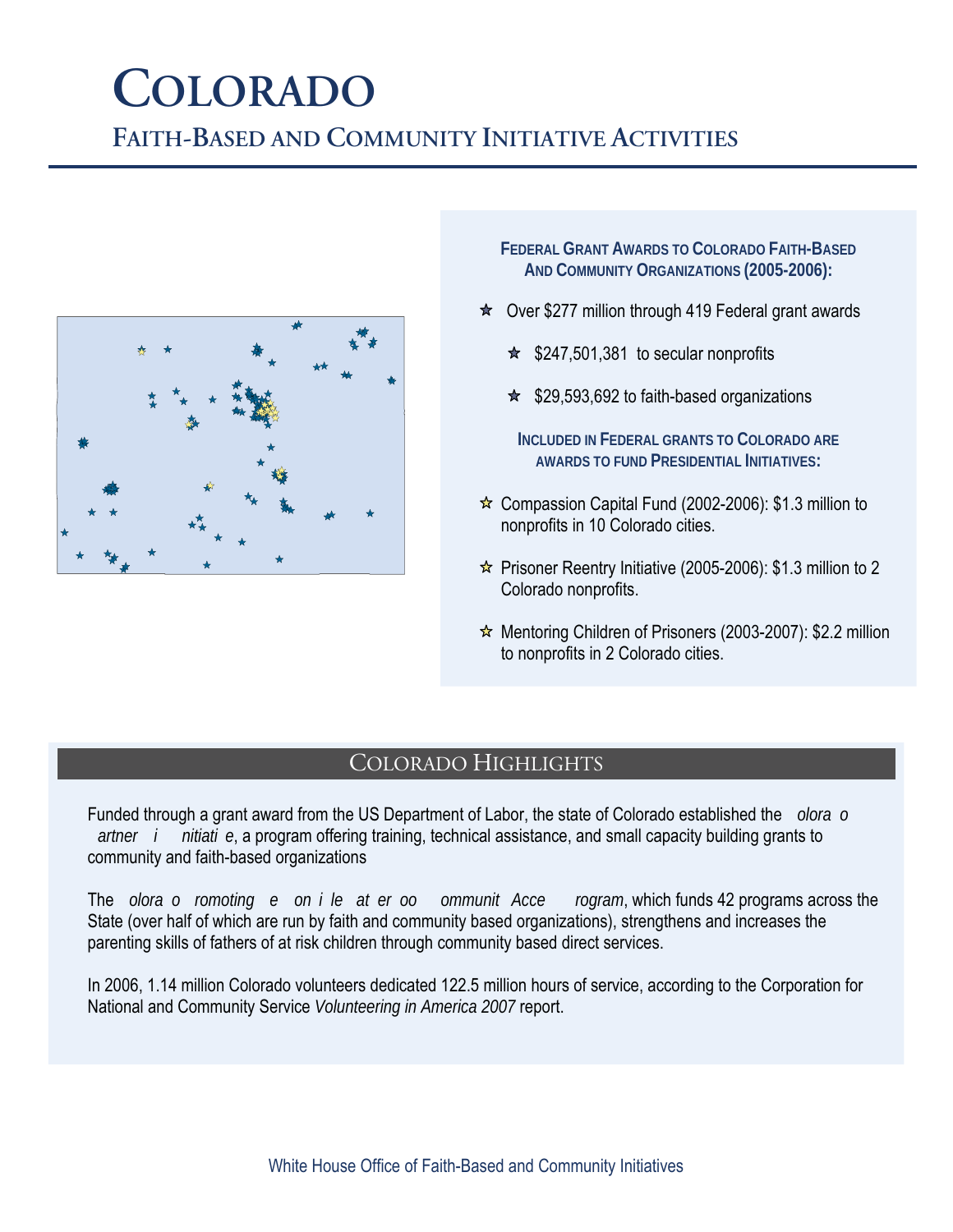## **CONNECTICUT**

**FAITH-BASED AND COMMUNITY INITIATIVE ACTIVITIES**



**FEDERAL GRANT AWARDS TO CONNECTICUT FAITH-BASED AND COMMUNITY ORGANIZATIONS (2005-2006):**

- $\star$  Over \$234 million through 464 Federal grant awards
	- $\star$  \$218,111,778 to secular nonprofits
	- $\star$  \$16,718,299 to faith-based organizations
	- **INCLUDED IN FEDERAL GRANTS TO CONNECTICUT ARE AWARDS TO FUND PRESIDENTIAL INITIATIVES:**
- $\hat{\mathbf{x}}$  Compassion Capital Fund (2002-2006): \$2.6 million to nonprofits in 6 Connecticut cities.
- $\hat{\mathbf{x}}$  Prisoner Reentry Initiative (2005-2006): \$1.3 million to 2 Connecticut nonprofits.
- $\hat{x}$  Mentoring Children of Prisoners (2003-2007): \$1.8 million to nonprofits in 3 Connecticut cities.
- $\hat{\mathbf{x}}$  Access to Recovery (2004-2006): \$22.8 million to Connecticut nonprofits.

#### CONNECTICUT HIGHLIGHTS

In March 2005, the Capitol Region Conference of Churches (CRCC) was designated as the Office of Faith-Based and Community Initiatives for Connecticut

Connecticut's Department of Mental Health and Addiction Service has developed a faith-based crisis network through which members from the faith community receive intensive training and network with Behavioral Health Crisis Response Teams.

In 2006, 840,000 Connecticut volunteers dedicated 113.6 million hours of service, according to the Corporation for National and Community Service *Volunteering in America 2007* report.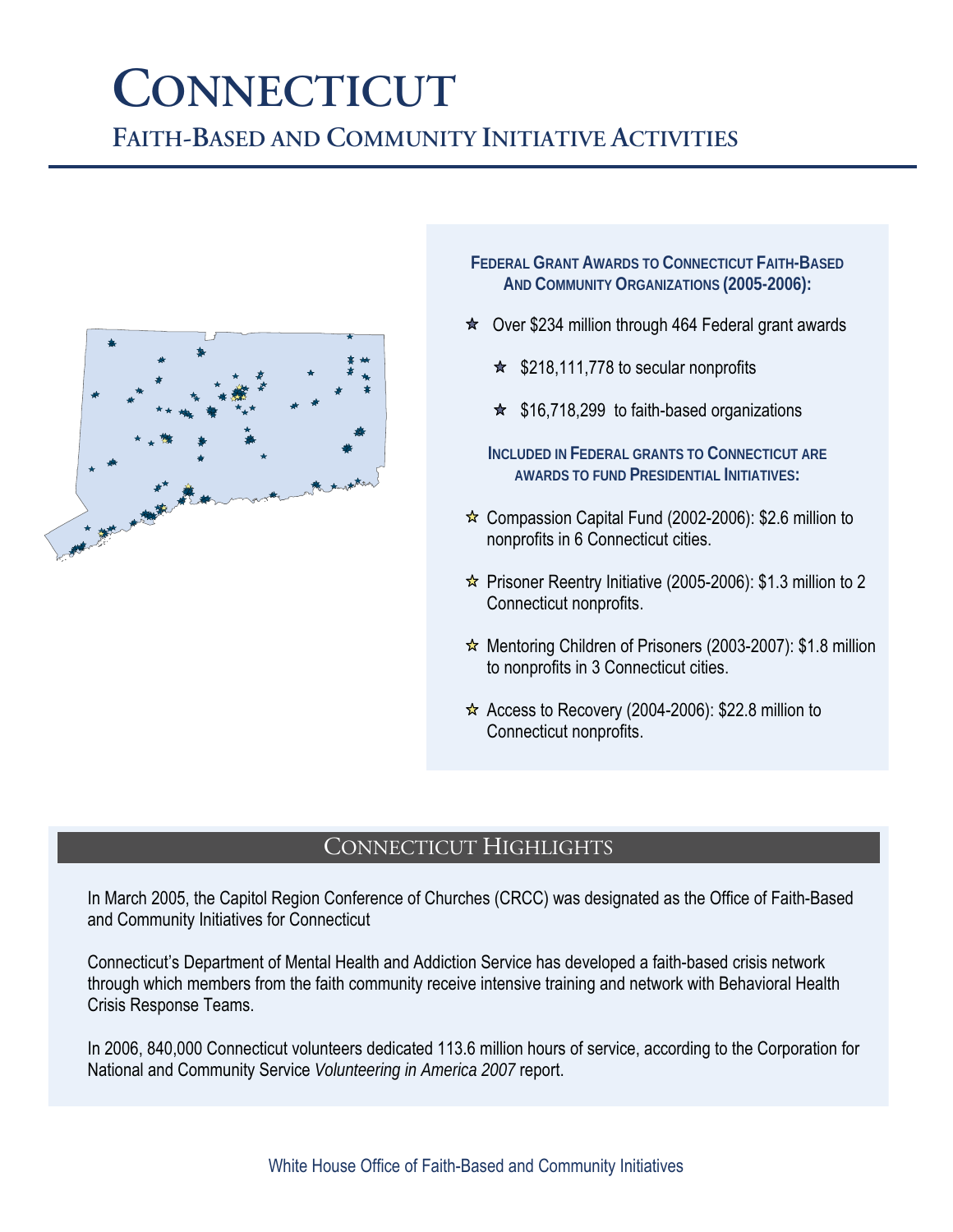## **DELAWARE**

**FAITH-BASED AND COMMUNITY INITIATIVE ACTIVITIES**



**FEDERAL GRANT AWARDS TO DELAWARE FAITH-BASED AND COMMUNITY ORGANIZATIONS (2005-2006)**

- $\star$  Over \$68 million through 116 Federal grant awards
	- $\star$  \$58,967,103 to secular nonprofits
	- $\star$  \$9,193,831 to faith-based organizations
	- **INCLUDED IN FEDERAL GRANTS TO DELAWARE ARE AWARDS TO FUND PRESIDENTIAL INITIATIVES:**
- $\star$  Compassion Capital Fund (2002-2006): \$150,000 to nonprofits in 2 Delaware cities.
- Mentoring Children of Prisoners (2003-2007): \$3.1 million to Delaware nonprofits.

### DELAWARE HIGHLIGHTS

In June 2006, the White House Office of Faith-Based and Community Initiatives held a Regional Conference in Wilmington, Delaware.

The Department of Housing and Urban Development regularly conducts free grant writing workshops for faith-based and community nonprofit organizations in the Delaware region.

In 2006, 160,000 Delaware volunteers dedicated 20.9 million hours of service, according to the Corporation for National and Community Service *Volunteering in America 2007* report.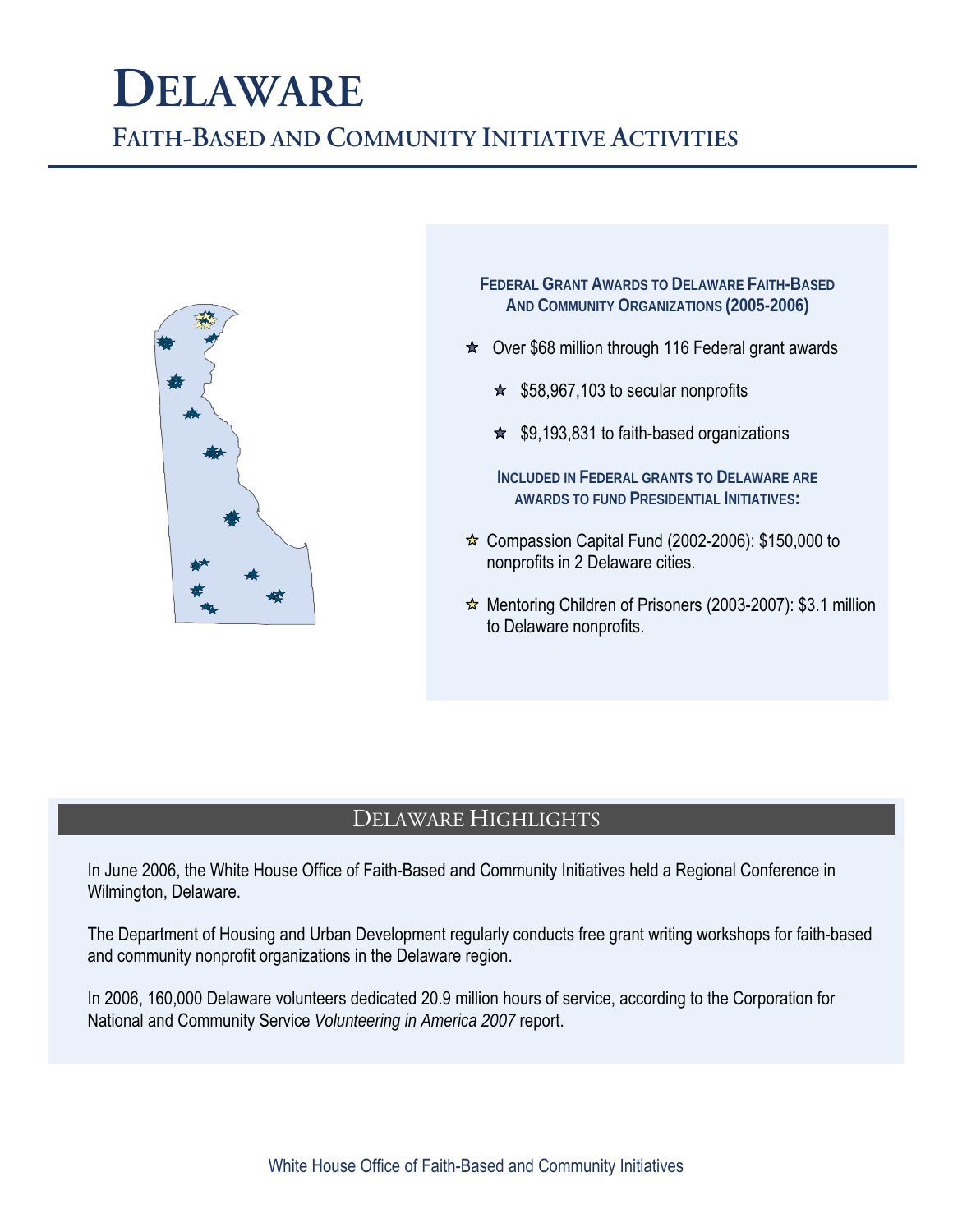### **FLORIDA FAITH-BASED AND COMMUNITY INITIATIVE ACTIVITIES**



- **FEDERAL GRANT AWARDS TO FLORIDA FAITH-BASED AND COMMUNITY ORGANIZATIONS (2005-2006):**
- $\star$  Over \$1 billion through 1,300 Federal grant awards
	- $\star$  \$796,404,762 to secular nonprofits
	- $\star$  \$236,547,585 to faith-based organizations
		- **INCLUDED IN FEDERAL GRANTS TO FLORIDA ARE AWARDS TO FUND PRESIDENTIAL INITIATIVES:**
- $\hat{\varphi}$  Compassion Capital Fund (2002-2006): \$4.1 million to nonprofits in 23 Florida cities.
- $\hat{\varphi}$  Prisoner Reentry Initiative (2005-2006): \$1.3 million to 2 Florida nonprofits.
- Mentoring Children of Prisoners (2003-2007): \$13 million to nonprofits in 11 Florida cities.
- $\hat{\mathbf{x}}$  Access To Recovery (2004-2006): \$20.4 million over 3 years.

### FLORIDA HIGHLIGHTS

Florida's Faith-Based and Community Initiatives Office was established in December 2002 and was codified under the Florida legislature in April 2006. The Office operates as part of the Volunteer Florida Foundation (VFF), which supports the Governor's Commission on Volunteerism.

VFF administers the Florida Disaster Fund distributing \$24 million to more than 300 faith-based and community organizations and engaging thousands of volunteers working on long-term recovery efforts throughout the State. As part of this effort, VFF has launched an innovative internet-based virtual warehouse called Neighbors to the Rescue to help volunteers connect people in need with donated goods.

In 2006, 2.62 million Florida volunteers dedicated 432.8 million hours of service, according to the Corporation for National and Community Service *Volunteering in America 2007* report.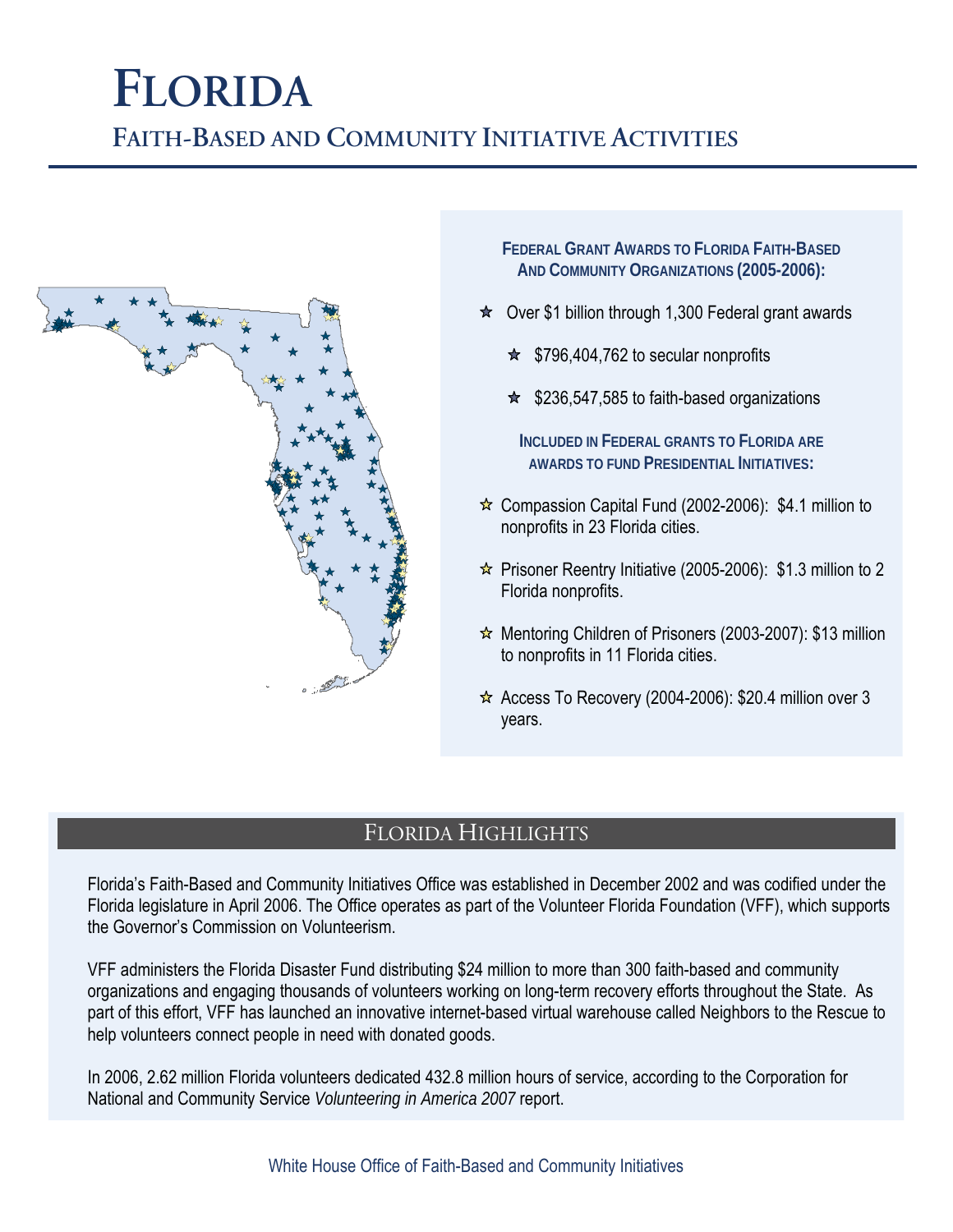### **GEORGIA FAITH-BASED AND COMMUNITY INITIATIVE ACTIVITIES**



**FEDERAL GRANT AWARDS TO GEORGIA FAITH-BASED AND COMMUNITY ORGANIZATIONS (2005-2006):**

- $\star$  Over \$647 million through 644 Federal grant awards
	- $\star$  \$537,298,053 to secular nonprofits
	- $\star$  \$110,630,021 to faith-based organizations

**INCLUDED IN FEDERAL GRANTS TO GEORGIA ARE AWARDS TO FUND PRESIDENTIAL INITIATIVES:**

- $\hat{\varphi}$  Compassion Capital Fund (2002-2006): \$2.2 million to nonprofits in 15 Georgia cities.
- $\hat{\mathbf{x}}$  Mentoring Children of Prisoners (2003-2007): \$3.8 million to nonprofits in 9 Georgia cities.

#### GEORGIA HIGHLIGHTS

The Georgia Faith-Based and Community Initiative liaison, based within the state Department of Human Services, Division of Family and Children Services (DFCS), engages and supports faith-based and community organizations throughout Georgia.

The Georgia FBCI Liaison partners with the Georgia Inter-Departmental Faith & Community-Based Coalition to share information about training, funding and partnership opportunities. Representatives from the Governor's Office, 20 State agencies, 13 faith-based and community organizations, and five Federal agencies serve on the Coalition which has been active since 2005.

In 2006, 1.54 million Georgia volunteers dedicated 192.1 million hours of service, according to the Corporation for National and Community Service *Volunteering in America 2007* report.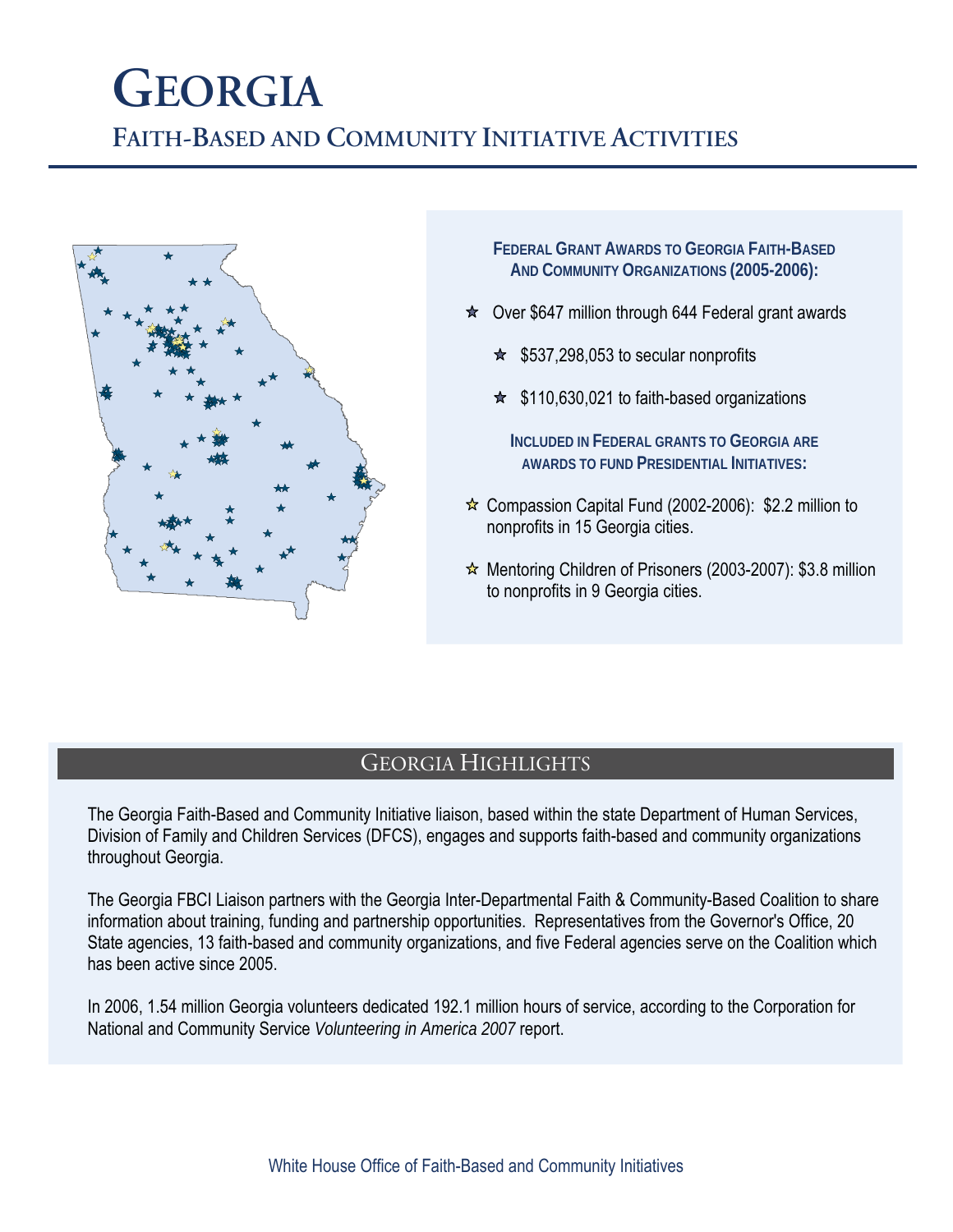### **HAWAII FAITH-BASED AND COMMUNITY INITIATIVE ACTIVITIES**



**FEDERAL GRANT AWARDS TO HAWAII FAITH-BASED AND COMMUNITY ORGANIZATIONS (2005-2006):**

- $\star$  Over \$125 million through 194 Federal grant awards
	- $\star$  \$114,509,516 to secular nonprofits
	- $\star$  \$11,036,228 to faith-based organizations

**INCLUDED IN FEDERAL GRANTS TO HAWAII ARE AWARDS TO FUND PRESIDENTIAL INITIATIVES:**

- $\hat{\mathbf{x}}$  Compassion Capital Fund (2002-2006): \$497,943 to nonprofits in 3 Hawaii cities.
- $\hat{\mathbf{x}}$  Mentoring Children of Prisoners (2003-2007): \$1.1 million to Hawaii nonprofits.

### HAWAII HIGHLIGHTS

Hawaii's Faith-Based and Community Liaison is located within the Hawaii Office of Community Services and provides capacity-building and technical assistance resources to local faith-based and community organizations.

The Hawaii FBCI Office engages faith-based and community organizations in a number of innovative partnerships to reduce homelessness, including the H-5 program, which converts buses into mobile shelters deployed to areas where homeless people gather.

In 2006, 240,000 Hawaii volunteers dedicated 39.6 million hours of service, according to the Corporation for National and Community Service *Volunteering in America 2007* report.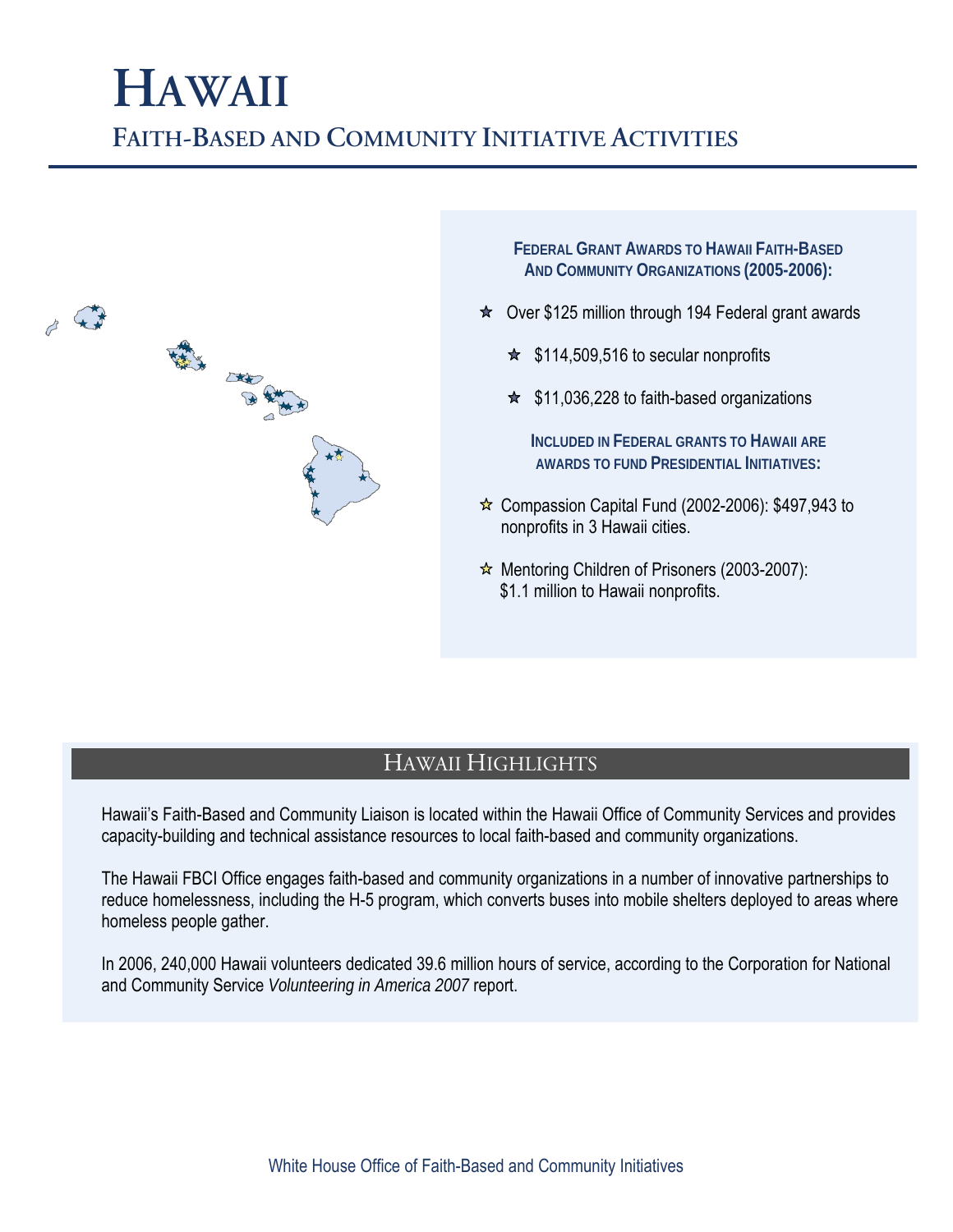### **IDAHO FAITH-BASED AND COMMUNITY INITIATIVE ACTIVITIES**



**FEDERAL GRANT AWARDS TO IDAHO FAITH-BASED AND COMMUNITY ORGANIZATIONS (2005-2006):**

- $\star$  Over \$117 million through 225 Federal grant awards
	- $\star$  \$113,221,443 to secular nonprofits
	- $\star$  \$4,755,348 to faith-based organizations

**INCLUDED IN FEDERAL GRANTS TO IDAHO ARE AWARDS TO FUND PRESIDENTIAL INITIATIVES:**

- $\star$  Compassion Capital Fund (2002-2006): \$146, 208 to nonprofits in 3 Idaho cities.
- $\hat{\mathbf{x}}$  Mentoring Children of Prisoners (2003-2007): \$268,320 to Idaho nonprofits.
- $\star$  Access to Recovery (2004-2006): \$22.8 million to Idaho nonprofits.

### IDAHO HIGHLIGHTS

In 2003, the State of Idaho appointed a liaison to serve faith-based and community organizations throughout Idaho.

Idaho participated in the Department of Justice's Office on Violence Against Women (OVW) Rural Domestic Violence and Child Victimization Grant Program to reduce domestic violence and increase services for victims in rural areas. This pilot program provided funding to Idaho nonprofits who served as intermediaries between OVW and small community and faith-based programs nationwide.

In 2006, 390,000 Idaho volunteers dedicated 62.9 million hours of service, according to the Corporation for National and Community Service *Volunteering in America 2007* report.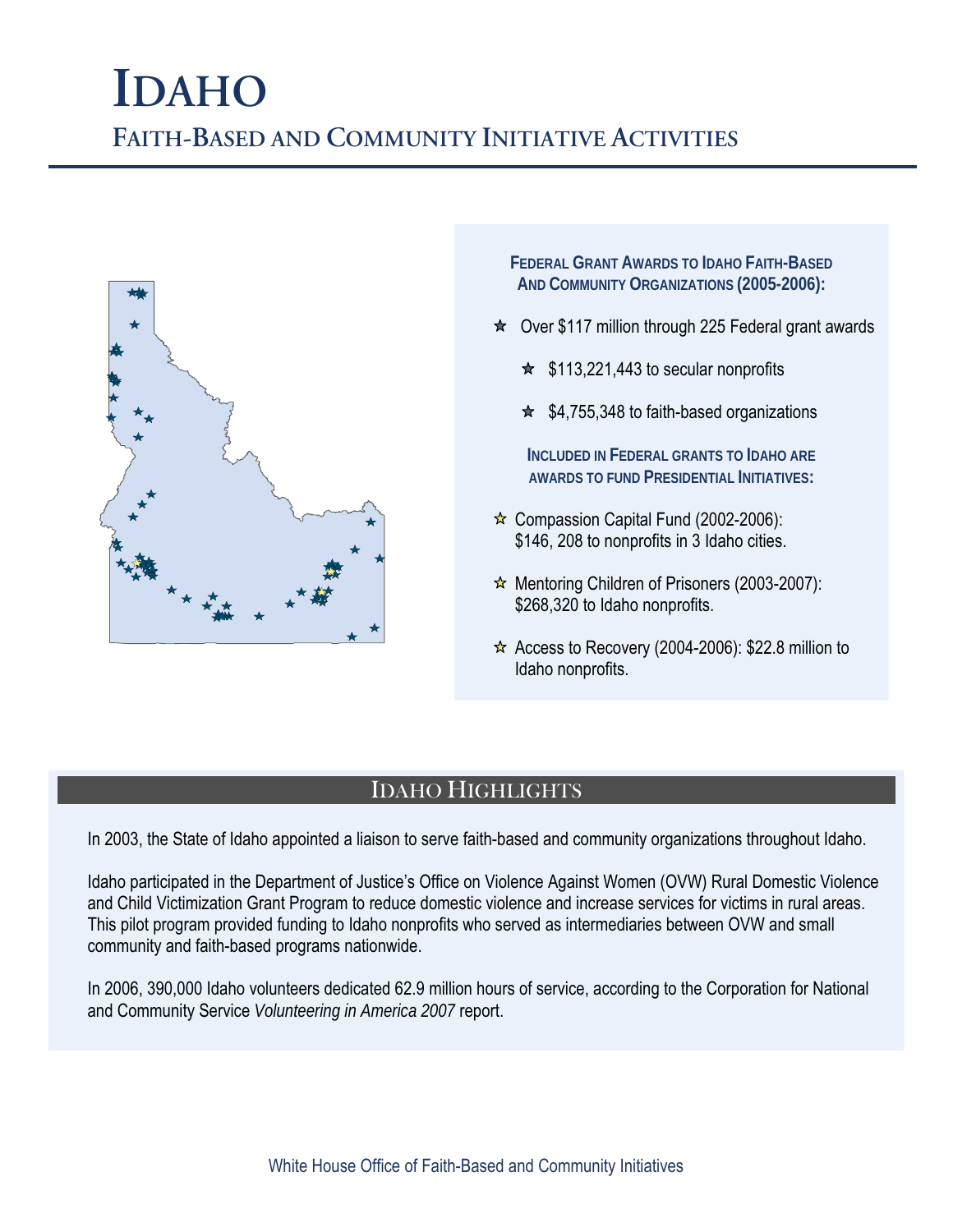### **ILLINOIS FAITH-BASED AND COMMUNITY INITIATIVE ACTIVITIES**



**FEDERAL GRANT AWARDS TO ILLINOIS FAITH-BASED AND COMMUNITY ORGANIZATIONS (2005-2006):**

- $\star$  Over \$915 million through 1,420 Federal grant awards
	- $\star$  \$663,533,338 to secular nonprofits
	- $\star$  \$252,452,340 to faith-based organizations

**INCLUDED IN FEDERAL GRANTS TO ILLINOIS ARE AWARDS TO FUND PRESIDENTIAL INITIATIVES:**

- $\hat{\mathbf{x}}$  Compassion Capital Fund (2002-2006): \$5.7 million to nonprofits in 15 Illinois cities.
- $\hat{\mathbf{x}}$  Prisoner Reentry Initiative (2003-2007): \$1.3 million to Illinois nonprofits.
- Mentoring Children of Prisoners (2004-2006): \$4 million to nonprofits in 7 Illinois cities.
- $\hat{\mathbf{x}}$  Access to Recovery (2004-2006): \$22.8 million to Illinois nonprofits.

### ILLINOIS HIGHLIGHTS

The State of Illinois sponsors a Faith-Based Emergency Preparedness Initiative uniting the State Department of Public Health with 60 ministers throughout the State to enhance preparedness against major emergencies.

Between 2003 and 2006, there were six Department of Housing and Urban Development grant writing trainings throughout the State, and six Department of Education workshops.

In 2006, 2.75 million Illinois volunteers dedicated 311.1 million hours of service, according to the Corporation for National and Community Service *Volunteering in America 2007* report.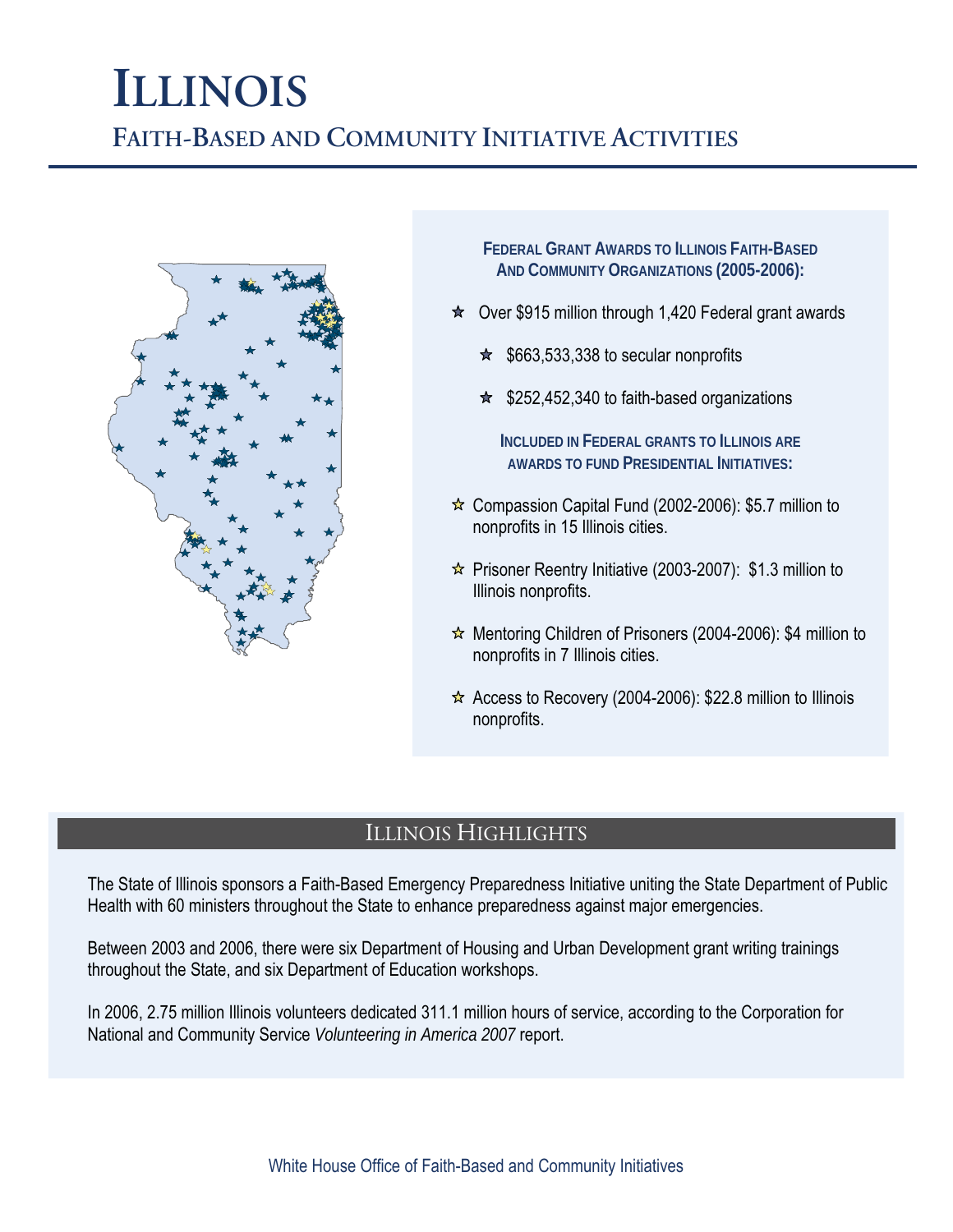### **INDIANA FAITH-BASED AND COMMUNITY INITIATIVE ACTIVITIES**



- **FEDERAL GRANT AWARDS TO INDIANA FAITH-BASED AND COMMUNITY ORGANIZATIONS (2005-2006)**
- $\star$  Over \$306 million through 439 Federal grant awards
	- $\star$  \$281,340,356 to secular nonprofits
	- $\star$  \$25,129,770 to faith-based organizations

**INCLUDED IN FEDERAL GRANTS TO INDIANA ARE AWARDS TO FUND PRESIDENTIAL INITIATIVES:**

- $\hat{\mathbf{x}}$  Compassion Capital Fund (2002-2006): \$3.2 million to nonprofits in 8 Indiana cities.
- $\star$  Mentoring Children of Prisoners (2003-2007): \$2.2 million to nonprofits in 3 Indiana cities.

#### INDIANA HIGHLIGHTS

Established by the Governor in 2005, the Indiana Office of Faith-Based and Community Initiatives administers the State AmeriCorps program and houses the Indiana Commission on Community Service and Volunteerism (ICCSV), as well as the Indiana Faith-based Advisory Council (IFBAC).

In 2008, the Indiana FBCI opened a U.S. Dream Academy at the John Marshall Middle School in Indianapolis to provide mentors to students with incarcerated parents. The volunteer mentors were drawn from local faith-based and community organizations.

In 2006, 1.52 million Indiana volunteers dedicated 242.8 million hours of service, according to the Corporation for National and Community Service *Volunteering in America 2007* report.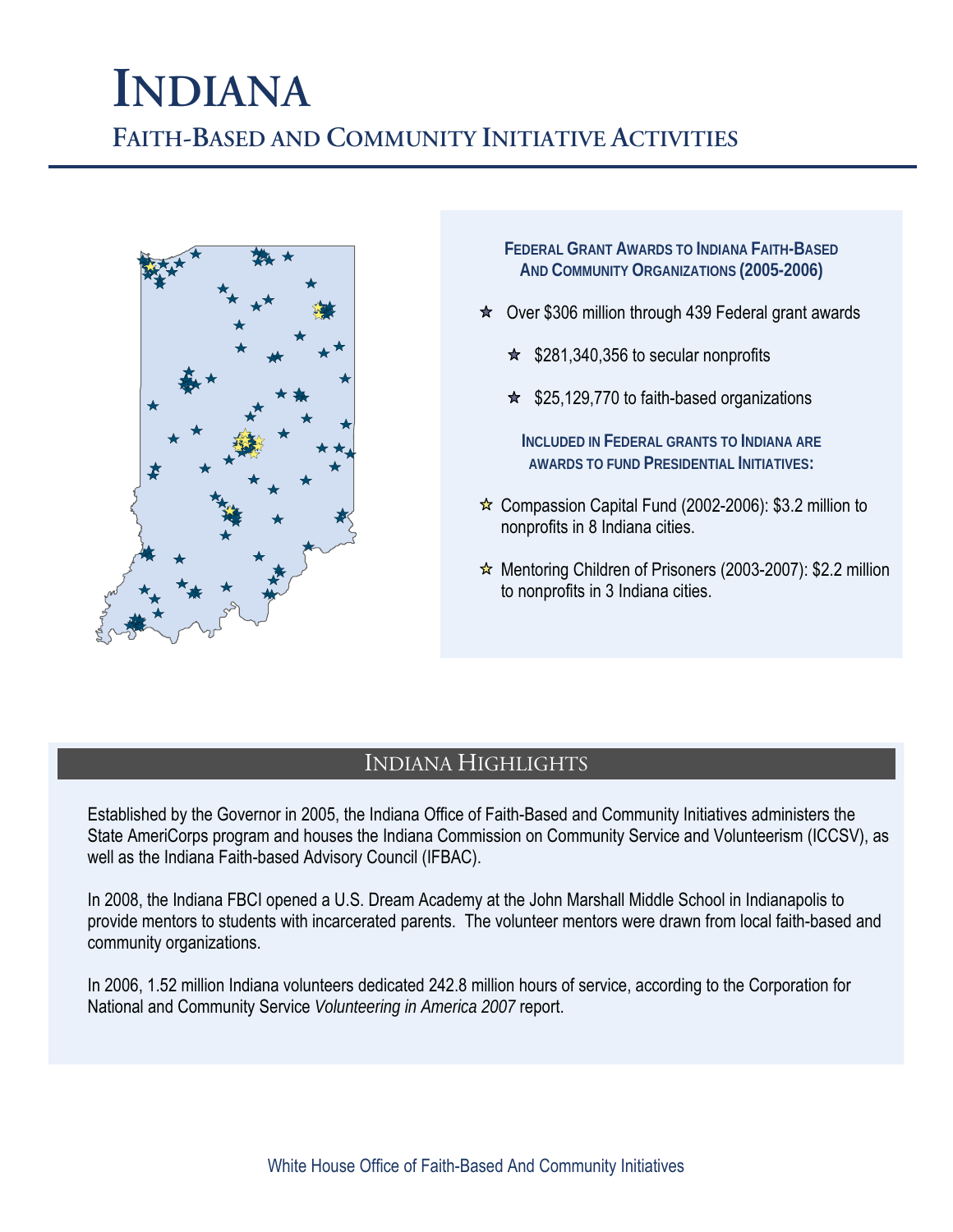### **IOWA FAITH-BASED AND COMMUNITY INITIATIVE ACTIVITIES**



**FEDERAL GRANT AWARDS TO IOWA FAITH-BASED AND COMMUNITY ORGANIZATIONS (2005-2006):**

- $\star$  Over \$204 million through 410 Federal grant awards
	- $\star$  \$189,062,000 to secular nonprofits
	- $\star$  \$15,916,000 to faith-based organizations

**INCLUDED IN FEDERAL GRANTS TO IOWA ARE AWARDS TO FUND PRESIDENTIAL INITIATIVES:**

- $\hat{\mathbf{x}}$  Compassion Capital Fund (2002-2006): \$1.5 million to nonprofits in 8 Iowa cities.
- $\hat{\mathbf{x}}$  Prisoner Reentry Initiative (2003-2007): \$1.3 million to nonprofits in 5 Iowa cities.
- $\hat{x}$  Mentoring Children of Prisoners (2004-2006): \$1.3 million to nonprofits in 5 Iowa cities.

### IOWA HIGHLIGHTS

The State-appointed Faith-Based and Community Initiative Liaison also serves as the Director of the Larned A. Waterman Iowa Nonprofit Resource.

The Department of Housing & Urban Development regularly conduct free grant writing workshops in the Iowa region. Cities participating in past workshops include Sioux City, Council Bluffs, and Des Moines.

In 2006, 850,000 Iowa volunteers dedicated 91.2 million hours of service, according to the Corporation for National and Community Service *Volunteering in America 2007* report.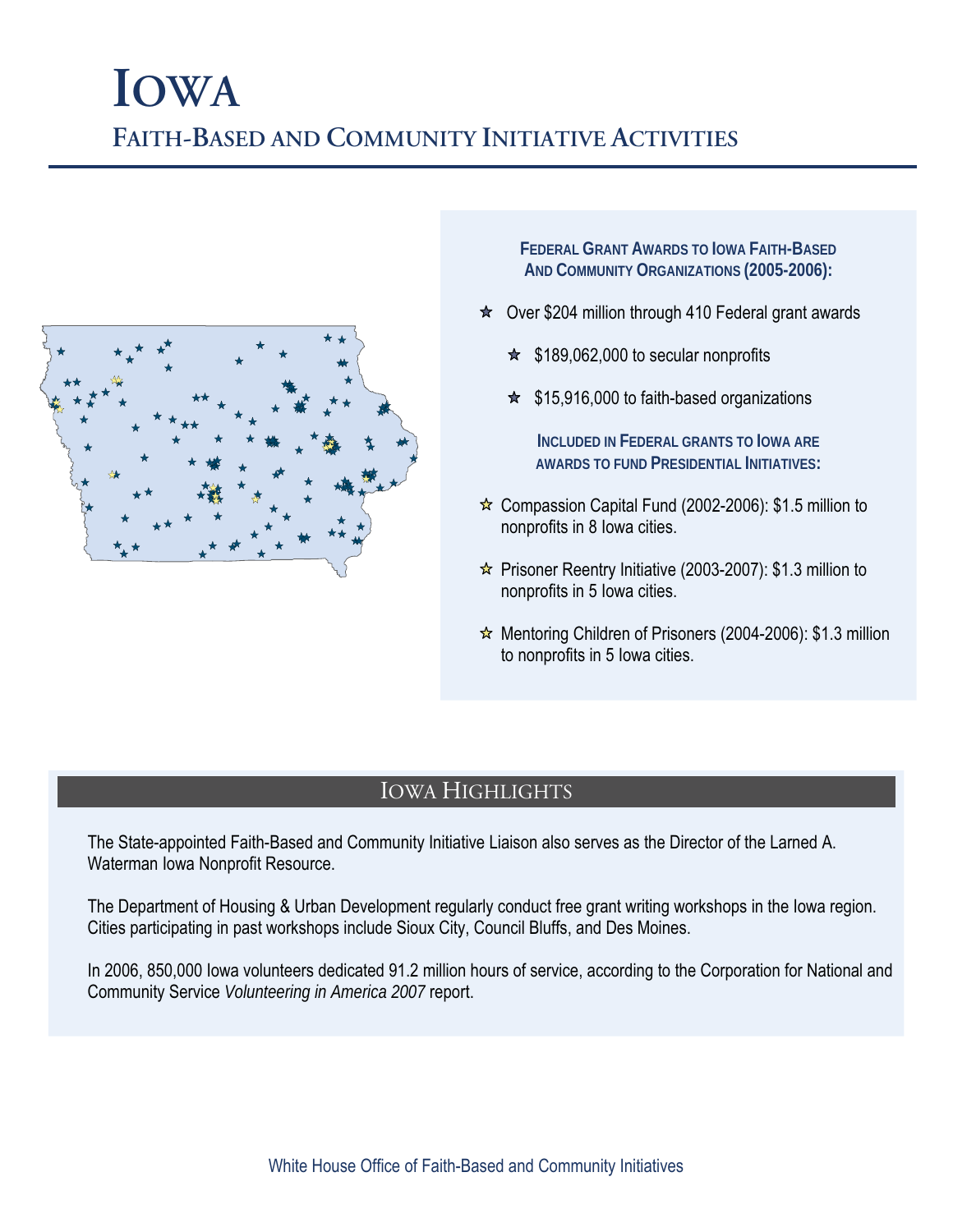### **KANSAS FAITH-BASED AND COMMUNITY INITIATIVE ACTIVITIES**



**FEDERAL GRANT AWARDS TO KANSAS FAITH-BASED AND COMMUNITY ORGANIZATIONS (2005-2006):**

- $\star$  Over \$141 million through 232 Federal grant awards
	- $\star$  \$128,986,940 to secular nonprofits
	- $\star$  \$12,969,271 to faith-based organizations

**INCLUDED IN FEDERAL GRANTS TO KANSAS ARE AWARDS TO FUND PRESIDENTIAL INITIATIVES:**

- $\hat{\varphi}$  Compassion Capital Fund (2002-2006): Over \$658,793 to nonprofits in 5 Kansas cities.
- $\hat{x}$  Mentoring Children of Prisoners (2003-2007): \$3.7 million to Kansas nonprofits.

### KANSAS HIGHLIGHTS

Established in 2003, the Kansas Faith-Based and Community Initiative Liaison provides resources, training, and networking opportunities for community and faith-based nonprofits throughout Kansas.

Kansas nonprofits regularly participate in training events hosted by FBCI Centers within the Federal agencies, including free grant writing workshops, roundtable discussions, and regional conferences.

In 2006, 760,000 Kansas volunteers dedicated 92.6 million hours of service, according to the Corporation for National and Community Service *Volunteering in America 2007* report.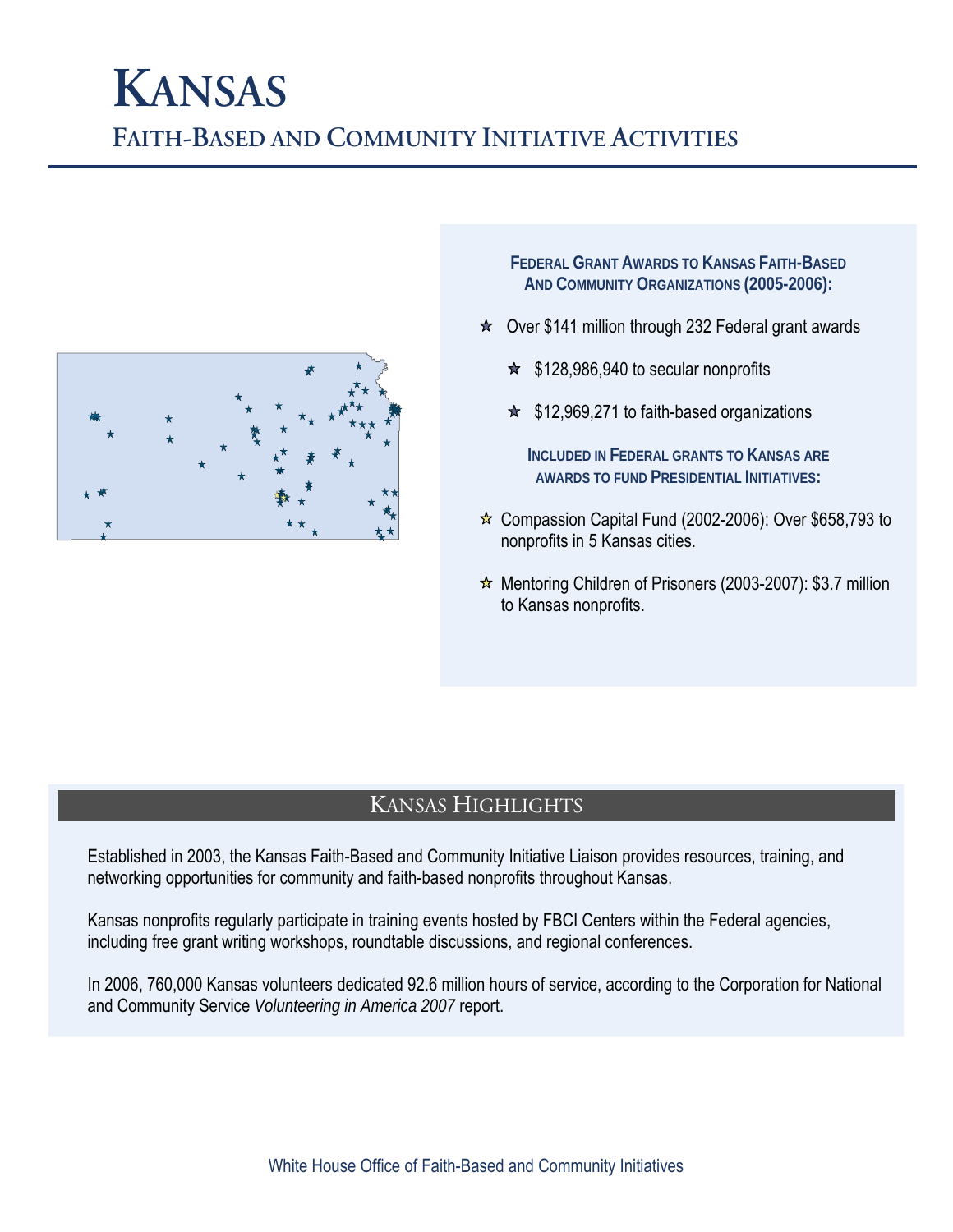### **KENTUCKY FAITH-BASED AND COMMUNITY INITIATIVE ACTIVITIES**



- **FEDERAL GRANT AWARDS TO KENTUCKY FAITH-BASED AND COMMUNITY ORGANIZATIONS (2005-2006):**
- $\star$  Over \$323 million through 464 Federal grant awards
	- $\star$  \$280,317,884 to secular nonprofits
	- $\star$  \$43,358,773 to faith-based organizations
	- **INCLUDED IN FEDERAL GRANTS TO KENTUCKY ARE AWARDS TO FUND PRESIDENTIAL INITIATIVES:**
- $\hat{\mathbf{x}}$  Compassion Capital Fund (2002-2006): \$2.3 million to nonprofits in 6 Kentucky cities.
- $\hat{\mathbf{x}}$  Mentoring Children of Prisoners (2003-2007): \$1.7 million to nonprofits in 2 Kentucky cities.

### KENTUCKY HIGHLIGHTS

With support from the Kentucky legislature, the Governor's Office of Faith-Based and Community Initiatives opened in Fall 2005.

In September 2007, Kentucky hosted a summit on Faith-Based and Community Initiatives Summit. The Summit provided an opportunity for faith-based and community organizations to learn about the Initiative, gain resources, and participate in workshops on topics such as grant writing, legal information, and local networking opportunities. .

In 2006, 930,000 Kentucky volunteers dedicated 104.1 million hours of service, according to the Corporation for National and Community Service *Volunteering in America 2007* report.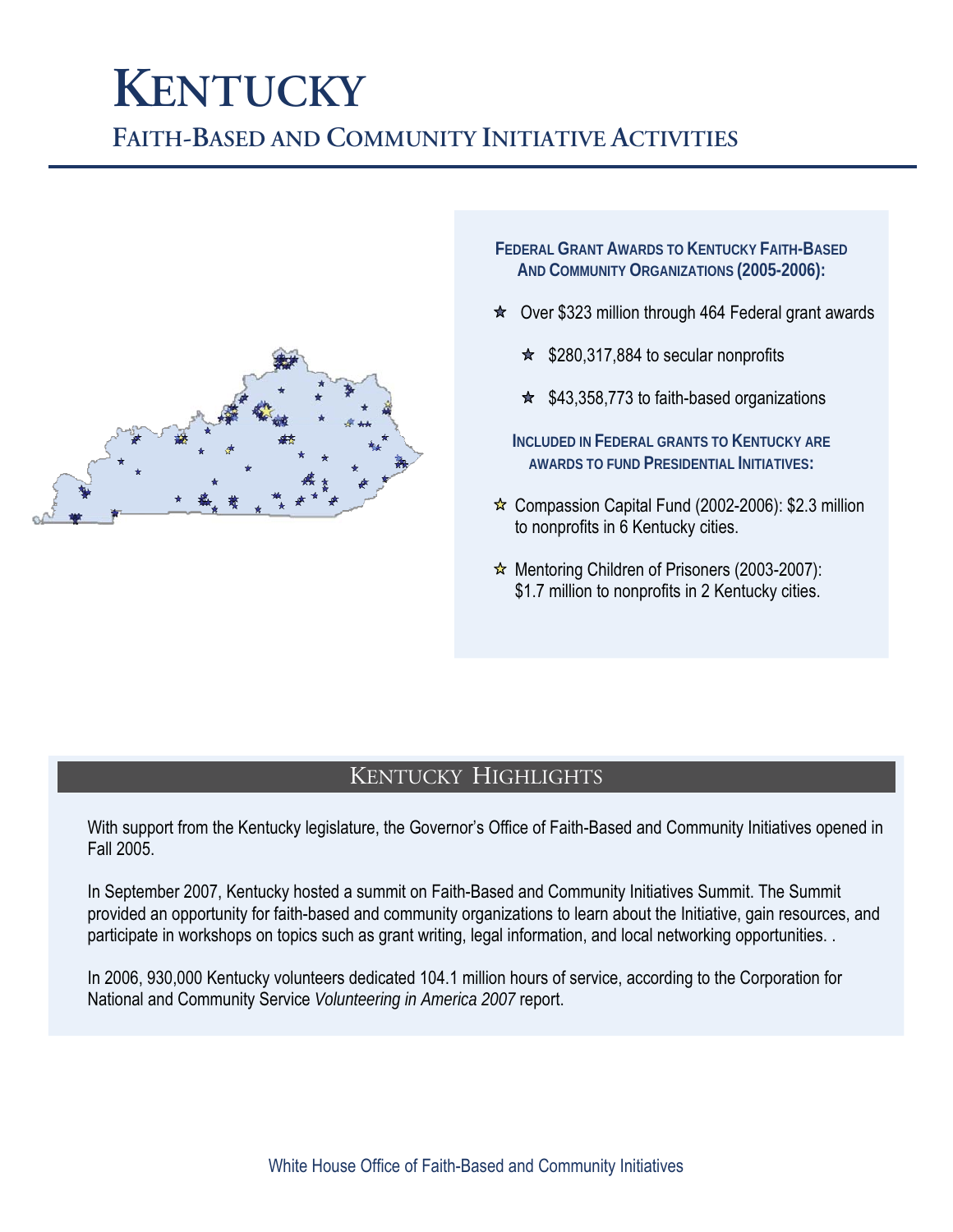## **LOUISIANA**

**FAITH-BASED AND COMMUNITY INITIATIVE ACTIVITIES**



**FEDERAL GRANT AWARDS TO LOUISIANA FAITH-BASED AND COMMUNITY ORGANIZATIONS (2005-2006):**

- $\star$  Over \$420 million through 617 Federal grant awards
	- $\star$  \$362,258,992 to secular nonprofits
	- $\star$  \$58,232,284 to faith-based organizations

**INCLUDED IN FEDERAL GRANTS TO LOUISIANA ARE AWARDS TO FUND PRESIDENTIAL INITIATIVES:**

- $\hat{\mathbf{x}}$  Compassion Capital Fund (2002-2006): Over \$2.9 million to nonprofits in 10 Louisiana cities.
- $\hat{\mathbf{x}}$  Prisoner Reentry Initiative (2005-2006): \$2.6 million to nonprofits in 2 Louisiana cities.
- $\star$  Mentoring Children of Prisoners (2004-2006): \$5.4 million to nonprofits in 4 Louisiana cities.
- $\hat{\mathbf{x}}$  Access to Recovery (2004-2006): \$22.8 million to Louisiana nonprofits.

### LOUISIANA HIGHLIGHTS

The state of Louisiana actively partners with community and faith-based organizations through the Governor's Office of Community Programs.

Louisiana nonprofits access training and resources through regular training workshops conducted by Federal Agency FBCI Centers, including the US Department of Housing and Urban Development and US Department of Education.

In 2006, 590,000 Louisiana volunteers dedicated 44.8 million hours of service, according to the Corporation for National and Community Service *Volunteering in America 2007* report.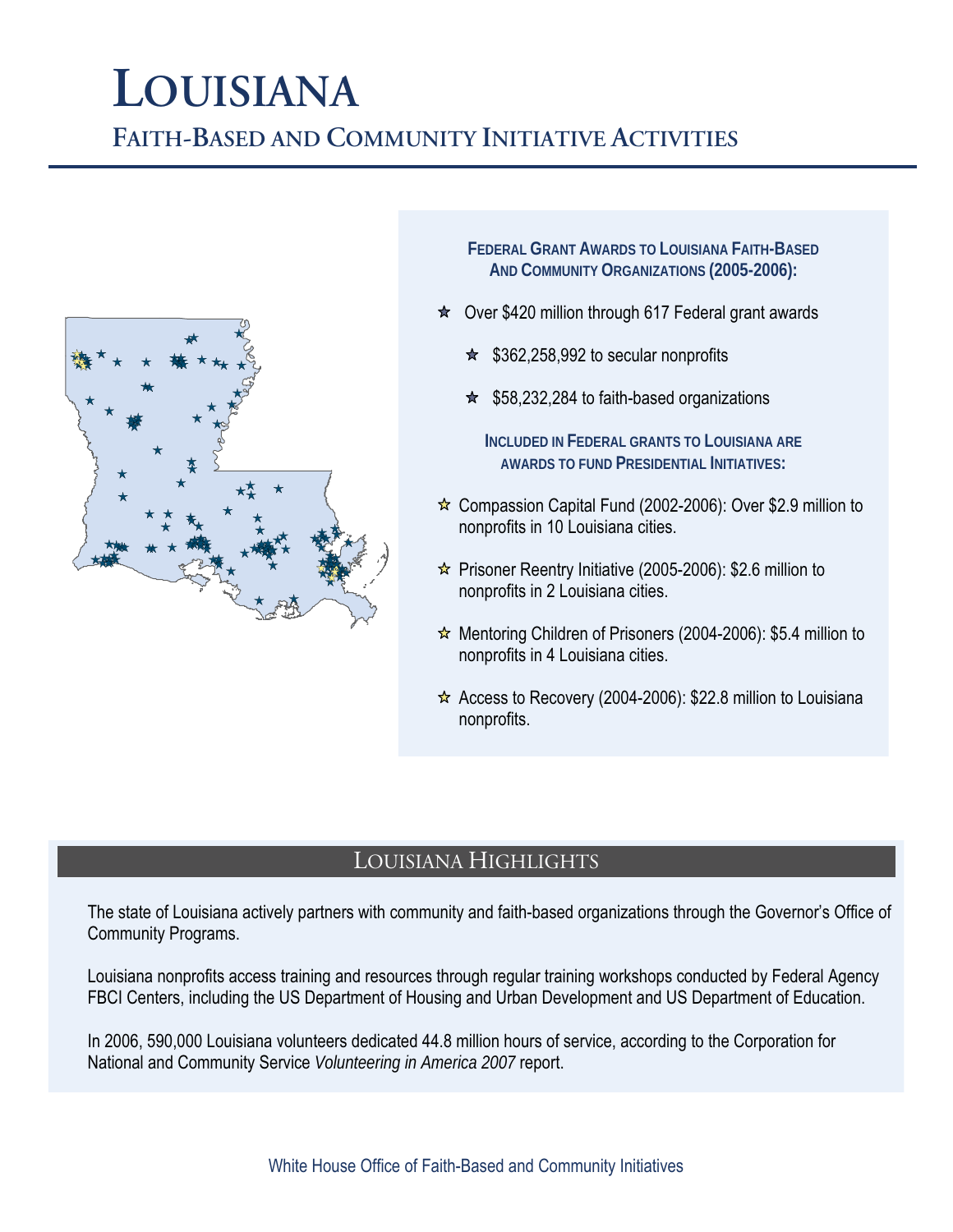### **MAINE FAITH-BASED AND COMMUNITY INITIATIVE ACTIVITIES**



**FEDERAL GRANT AWARDS TO MAINE FAITH-BASED AND COMMUNITY ORGANIZATIONS (2005-2006):**

- $\star$  Over \$177 million through 347 Federal grant awards
	- $\star$  \$168,962,766 to secular nonprofits
	- $\star$  \$8,633,720 to faith-based organizations

**INCLUDED IN FEDERAL GRANTS TO MAINE ARE AWARDS TO FUND PRESIDENTIAL INITIATIVES:**

- $\star$  Compassion Capital Fund (2002-2006): \$228,000 to nonprofits in 4 Maine cities.
- $\star$  Mentoring Children of Prisoners (2003-2007): \$360,000 to Maine nonprofits.

### MAINE HIGHLIGHTS

Faith-based and community organizations have successfully competed for Federal grants offered through the Departments of Housing and Urban Development, Justice, and Health and Human Services.

Between 2003 and 2006, there were two Department of Housing and Urban Development grant writing trainings in Augusta and one in Portland.

In 2006 alone, 350,000 Maine volunteers dedicated 42.4 million hours of service, according to the Corporation for National and Community Service Volunteering in America 2007.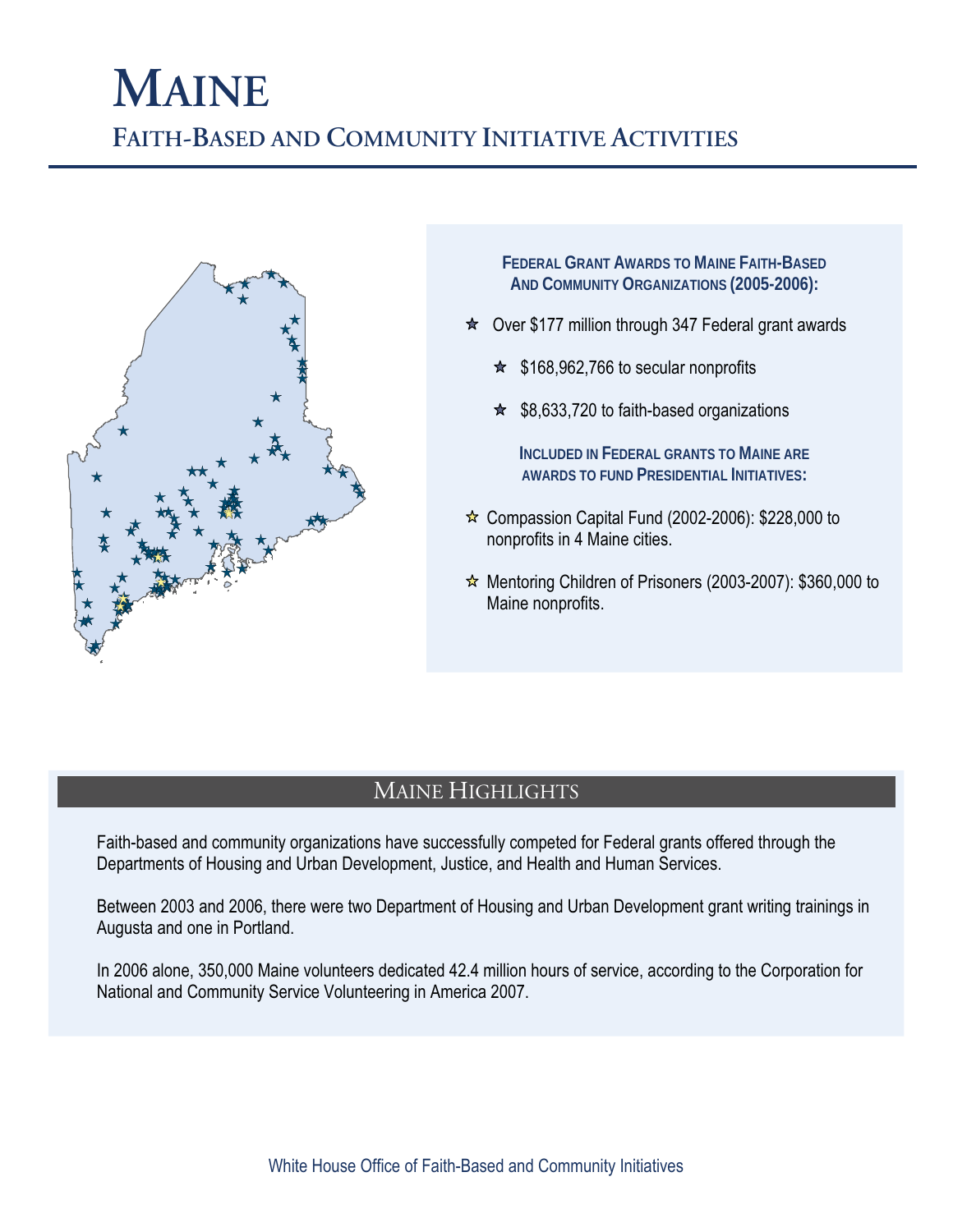## **MARYLAND**

**FAITH-BASED AND COMMUNITY INITIATIVE ACTIVITIES**



**FEDERAL GRANT AWARDS TO MARYLAND FAITH-BASED AND COMMUNITY ORGANIZATIONS (2005-2006):**

- $\star$  Over \$395 million through 683 Federal grant awards
	- $\star$  \$280,742,797 to secular nonprofits
	- $\star$  \$114,512,545 to faith-based organizations

**INCLUDED IN FEDERAL GRANTS TO MARYLAND ARE AWARDS TO FUND PRESIDENTIAL INITIATIVES:**

- $\hat{\mathbf{x}}$  Compassion Capital Fund (2002-2006): \$5.6 million to 23 nonprofits in 16 Maryland cities.
- $\hat{\mathbf{x}}$  Prisoner Reentry Initiative: \$1.3 million to Maryland nonprofits.
- $\hat{x}$  Mentoring Children of Prisoners (2003-2007): \$6.4 million to nonprofits in 17 Maryland cities.

### MARYLAND HIGHLIGHTS

The Governor's Office of Community Initiatives was formally established by Executive Order in October 2004.

The Office of Community Initiatives houses the following entities: the Office of Asian-Pacific American Affairs; the Governor's Commission on Asian-Pacific American Affairs; the Governor's Commission on Hispanic Affairs; the Governor's Office on Service and Volunteerism, the Governor's Commission on Service and Volunteerism, and Volunteer Maryland (an AmeriCorps program of the Governor's Office).

In 2006, 1.19 million Maryland volunteers dedicated 166.5 million hours of service, according to the Corporation for National and Community Service Volunteering in America 2007 report.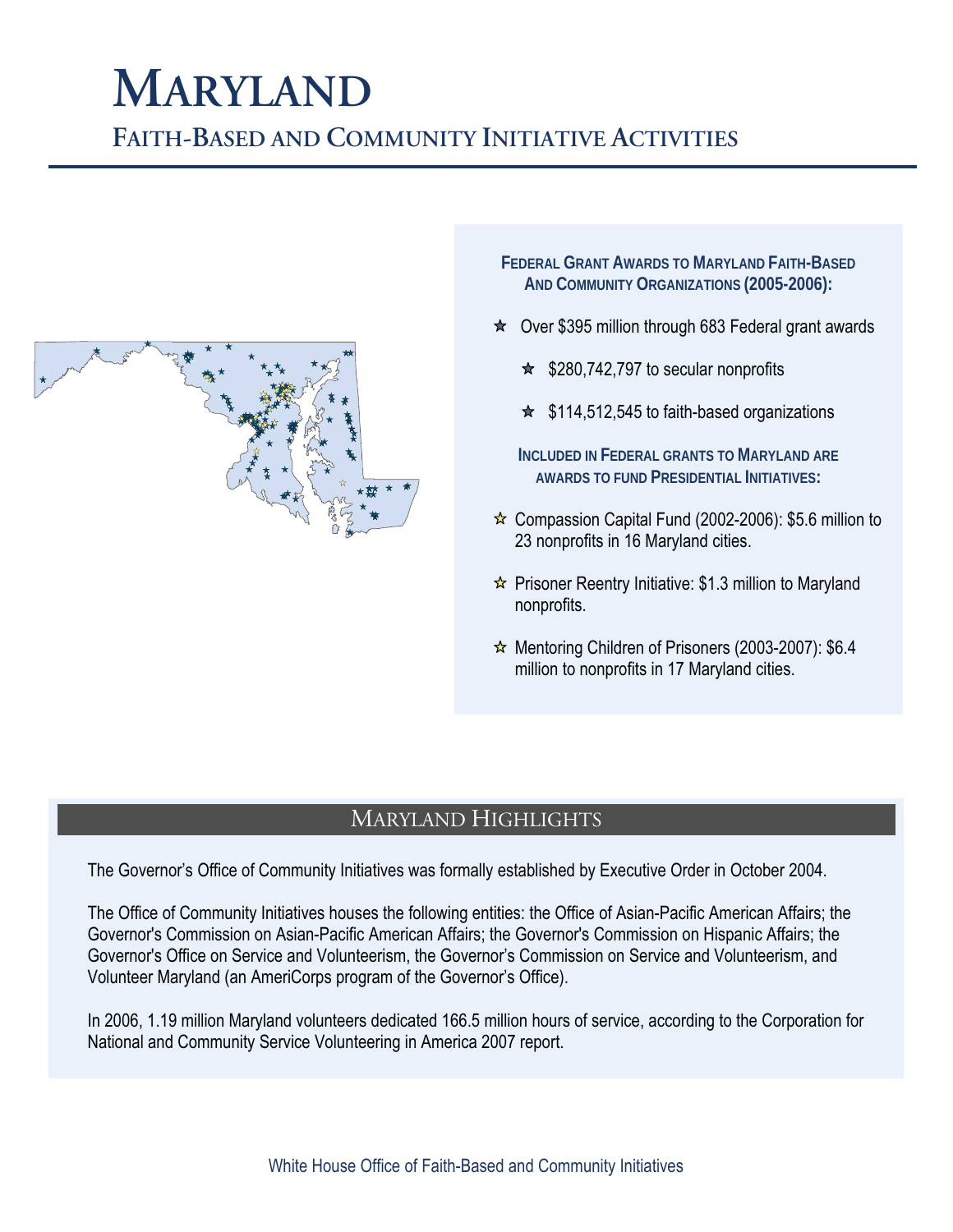## **MASSACHUSETTS**

**FAITH-BASED AND COMMUNITY INITIATIVE ACTIVITIES**



**FEDERAL GRANT AWARDS TO MASSACHUSETTS FAITH-BASED AND COMMUNITY ORGANIZATIONS (2005-2006):**

- $\star$  Over \$569 million through 1094 Federal grant awards
	- $\star$  \$535,147,366 to secular nonprofits
	- $\star$  \$34,468,166 to faith-based organizations
	- **INCLUDED IN FEDERAL GRANTS TO MASSACHUSETTS ARE AWARDS TO FUND PRESIDENTIAL INITIATIVES:**
- $\hat{\mathbf{x}}$  Compassion Capital Fund (2003-2007): \$13.5 million to nonprofits in 10 Massachusetts cities.
- $\hat{\mathbf{x}}$  Prisoner Reentry Initiative (2005-2006): \$1.3 million to nonprofits in Massachusetts.
- $\star$  Mentoring Children of Prisoners (2003-2007): \$2.5 million to nonprofits in 6 Massachusetts cities.

### MASSACHUSETTS HIGHLIGHTS

Massachusetts faith and community nonprofits gain resources and training through periodic regional workshops focusing on a wide range of topics including grant writing information, capacity building, and legal information. These trainings are sponsored by Federal agencies, including the US Departments of Housing and Urban Development, Labor, and Education.

The White House Office of Faith-Based and Community Initiatives held a Regional Conference in Boston in 2004. The event was followed by a Department of Labor capacity building conference.

In 2006, 1.43 million Massachusetts volunteers dedicated 143.8 million hours of service, according to the Corporation for National and Community Service *Volunteering in America 2007* report.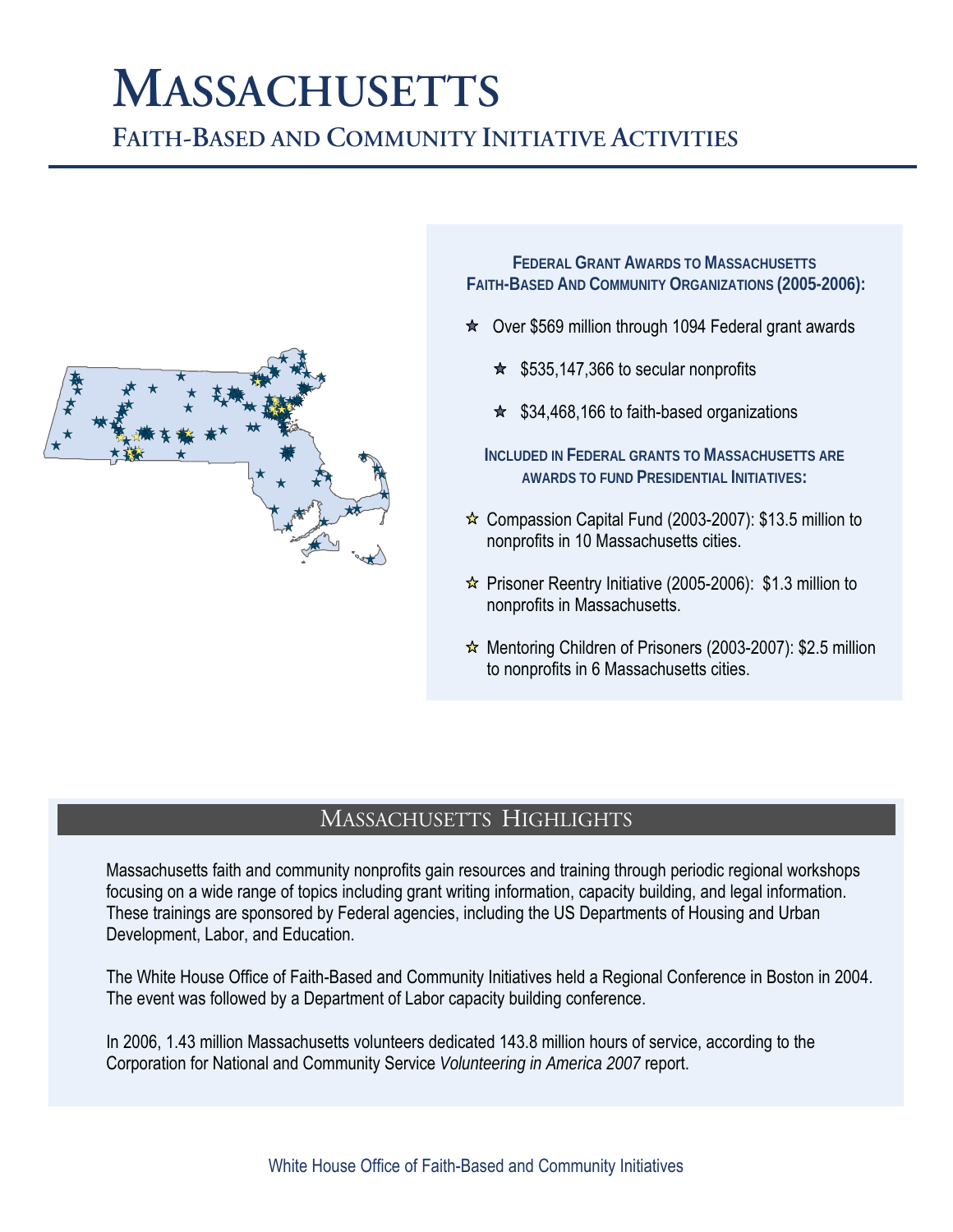# **MICHIGAN**

**FAITH-BASED AND COMMUNITY INITIATIVE ACTIVITIES**



**FEDERAL GRANT AWARDS TO MICHIGAN FAITH-BASED AND COMMUNITY ORGANIZATIONS (2005-2006):**

- $\star$  Over \$732 million through 955 Federal grant awards
	- $\star$  \$621,766,600 to secular nonprofits
	- $\star$  \$110,530,803 to faith-based organizations

**INCLUDED IN FEDERAL GRANTS TO MICHIGAN ARE AWARDS TO FUND PRESIDENTIAL INITIATIVES:**

- $\hat{\varphi}$  Compassion Capital Fund (2002-2006): \$6.9 million to nonprofits in 14 Michigan cities.
- $\angle$  Prisoner Reentry Initiative (2005-2006): \$660,000 to Michigan nonprofits.
- $\hat{\mathbf{x}}$  Mentoring Children of Prisoners (2003-2007): \$5.5 million in funding to nonprofits in 12 Michigan cities.

### MICHIGAN HIGHLIGHTS

The Governor's Office of Community and Faith-Based Initiatives was formally established by Executive Order in March 2005.

The Office works in partnership with the Michigan Prisoner Reentry Initiative (MPRI) to engage faith-based and community organizations giving recently released prisoners the services and support necessary to successfully transition back into their communities, cutting the rates of crime and recidivism.

In 2006 alone, 2.43 million Michigan volunteers dedicated 328.7 million hours of service, according to the Corporation for National and Community Service *Volunteering in America 2007*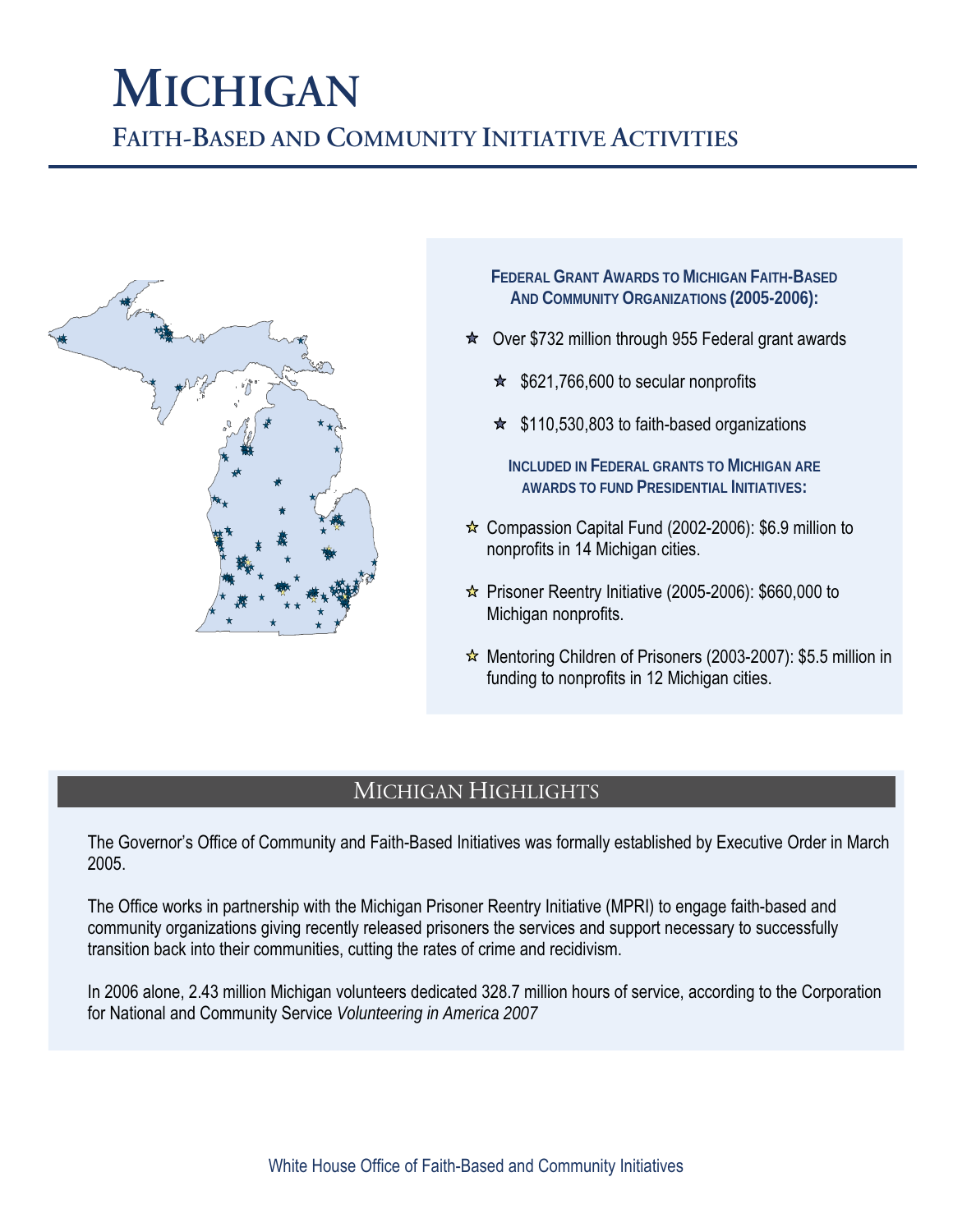# **MINNESOTA**

**FAITH-BASED AND COMMUNITY INITIATIVE ACTIVITIES**



**FEDERAL GRANT AWARDS TO MINNESOTA FAITH-BASED AND COMMUNITY ORGANIZATIONS (2005-2006):**

- Over \$385 million through 629 Federal grant awards
	- $\star$  \$346,363,198 to secular nonprofits
	- $\star$  \$39,257,916 to faith-based organizations

**INCLUDED IN FEDERAL GRANTS TO MINNESOTA ARE AWARDS TO FUND PRESIDENTIAL INITIATIVES:**

- $\hat{\mathbf{x}}$  Compassion Capital Fund (2002-2006): \$3.2 million to nonprofits in 7 Minnesota cities.
- Mentoring Children of Prisoners (2003-2007): \$1.2 million to nonprofits in 3 Minnesota cities.

#### MINNESOTA HIGHLIGHTS

The Minnesota Governor's Council on Faith and Community Service Initiatives was established by Executive Order in 2005.

The Council is an active participant in the Governor's "Beyond the Yellow Ribbon Program" to support the reintegration of deployed and returning veterans and military members and leads an expanded effort called *inne ota amilie nite* to support their family members.

In 2006 alone, 1.59 million Minnesota volunteers dedicated 155.8 million hours of service, according to the Corporation for National and Community Service *Volunteering in America 2007*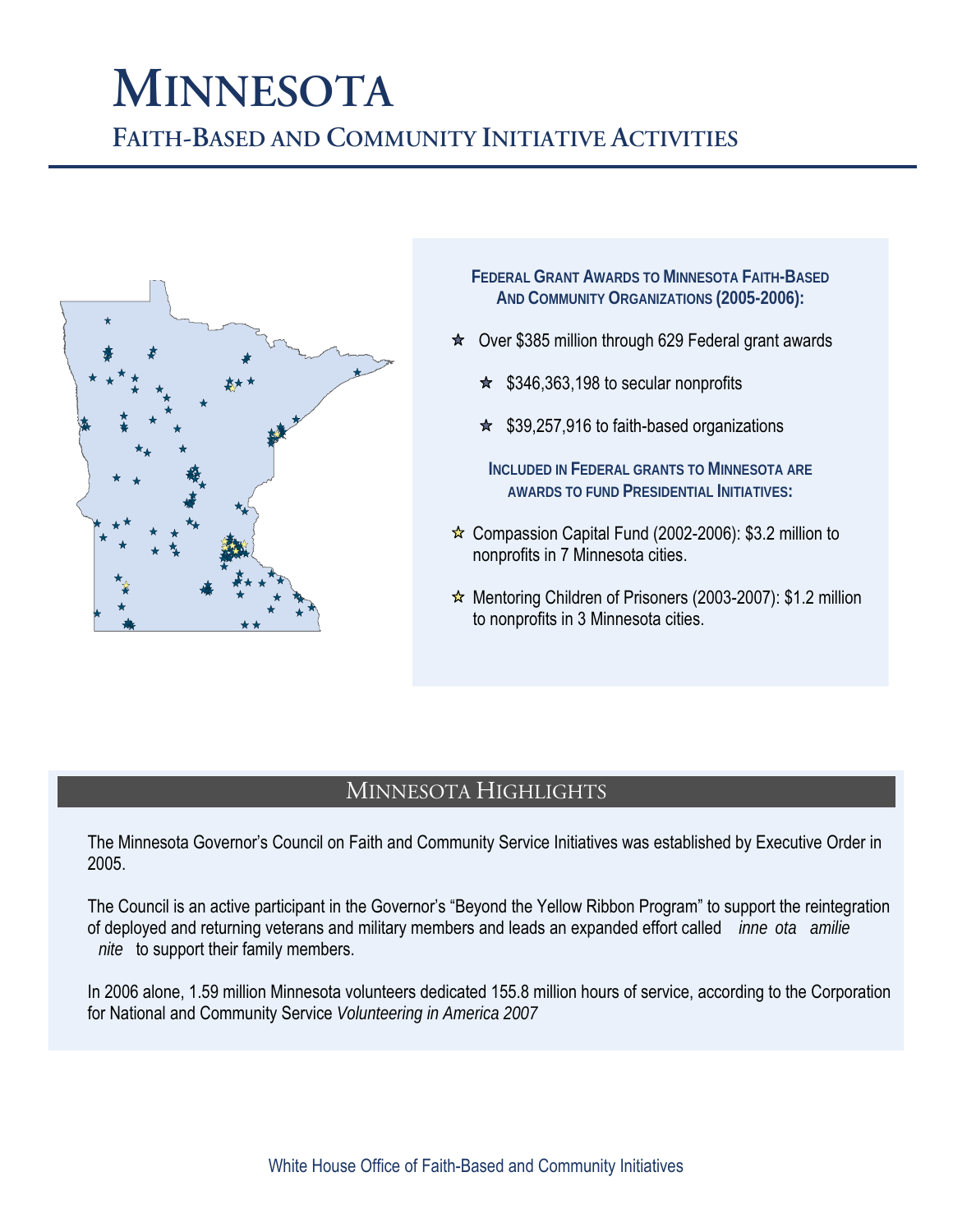# **MISSISSIPPI**

**FAITH-BASED AND COMMUNITY INITIATIVE ACTIVITIES**



- **FEDERAL GRANT AWARDS TO MISSISSIPPI FAITH-BASED AND COMMUNITY ORGANIZATIONS (2005-2006):**
- $\star$  Over \$538 million through 308 Federal grant awards
	- $\star$  \$526,796,014 to secular nonprofits
	- $\star$  \$11,706,362 to faith-based organizations

**INCLUDED IN FEDERAL GRANTS TO MISSISSIPPI ARE AWARDS TO FUND PRESIDENTIAL INITIATIVES:**

- $\hat{\mathbf{x}}$  Compassion Capital Fund (2004-2006): \$1.9 million to nonprofits in 7 Mississippi cities.
- $\hat{x}$  Mentoring Children of Prisoners (2004-2006): \$2.1 million to nonprofits in 3 Mississippi cities.

#### MISSISSIPPI HIGHLIGHTS

In January 2006, a Faith-Based and Community Initiatives Liaison was designated to serve within the Governor's Office.

The Department of Housing and Urban Development held two grant writing trainings in Jackson in 2004, and one in Canton in 2006.

In 2006 alone, 490,000 Mississippi volunteers dedicated 55.8 million hours of service, according to the Corporation for National and Community Service *Volunteering in America 2007*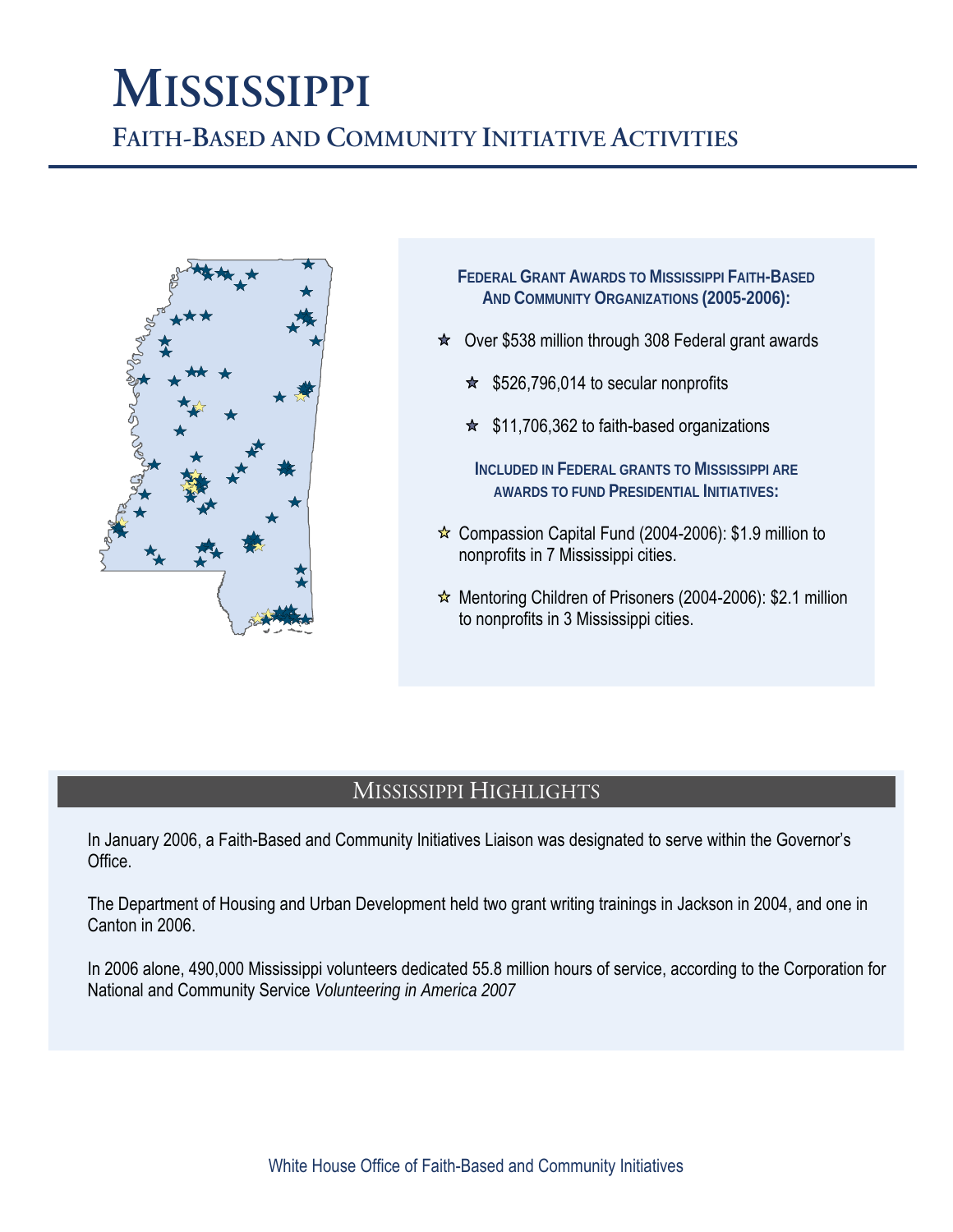## **MISSOURI**

**FAITH-BASED AND COMMUNITY INITIATIVE ACTIVITIES**



**FEDERAL GRANT AWARDS TO MISSOURI FAITH-BASED AND COMMUNITY ORGANIZATIONS (2005-2006):**

- $\star$  Over \$476 million through 653 Federal grant awards
	- $\star$  \$355,281,902 to secular nonprofits
	- $\star$  \$121,057,268 to faith-based organizations

**INCLUDED IN FEDERAL GRANTS TO MISSOURI ARE AWARDS TO FUND PRESIDENTIAL INITIATIVES:**

- $\star$  Compassion Capital Fund (2002-2006): \$3.1 million to nonprofits in 12 Missouri cities.
- $\hat{\mathbf{x}}$  Prisoner Reentry Initiative: \$2.6 million to Missouri nonprofits.
- Mentoring Children of Prisoners (2003-2007): \$4 million to nonprofits in 4 Missouri cities.

### MISSOURI HIGHLIGHTS

In 2007, the Missouri Governor signed the Faith-Based Organization Liaison Act and implemented the Faith-Based Missouri Initiative to increase cooperation between State government and faith and community-based groups providing social services to Missourians in need.

The White House Office of Faith-Based and Community Initiatives held a Regional Conference in St. Louis in 2004 and in Kansas City in 2006. The 2004 event was followed by a Department Of Labor capacity building conference.

In 2006 alone, 1.36 million Missouri volunteers dedicated 187.4 million hours of service, according to the Corporation for National and Community Service *Volunteering in America 2007*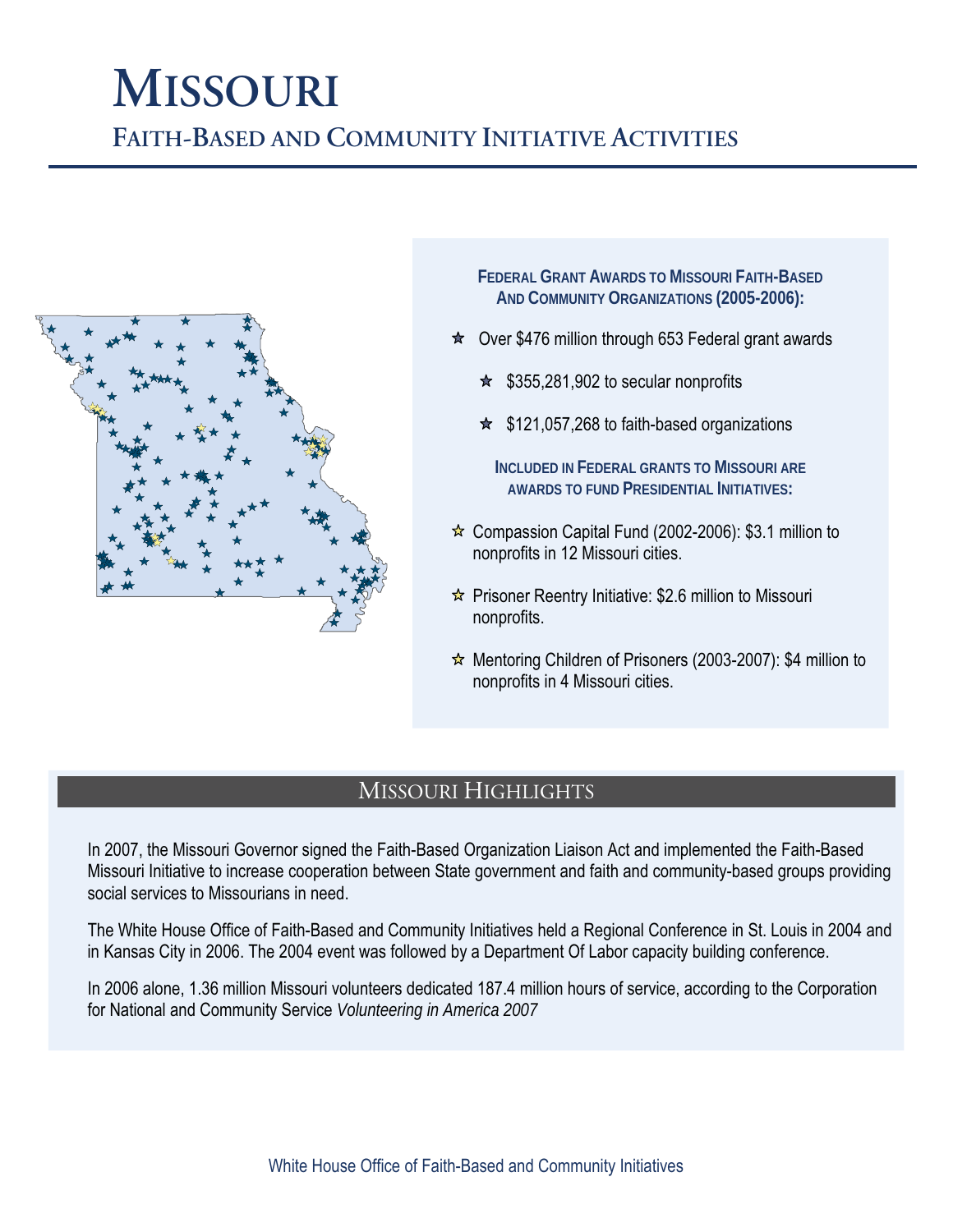## **MONTANA**

**FAITH-BASED AND COMMUNITY INITIATIVE ACTIVITIES**



**FEDERAL GRANT AWARDS TO MONTANA FAITH-BASED AND COMMUNITY ORGANIZATIONS (2005-2006):**

- $\star$  Over \$93 million through 233 Federal grant awards
	- $\star$  \$90,116,350 to secular nonprofits
	- $\star$  \$3,140,797 to faith-based organizations

**INCLUDED IN FEDERAL GRANTS TO MONTANA ARE AWARDS TO FUND PRESIDENTIAL INITIATIVES:**

- $\hat{\mathbf{x}}$  Compassion Capital Fund (2002-2006): \$1.9 million to nonprofits in 6 Montana cities.
- $\hat{\mathbf{x}}$  Mentoring Children of Prisoners (2003-2007): \$337,000 to Montana nonprofits.

### MONTANA HIGHLIGHTS

In 2004, the Department of Housing and Urban Development held two grant writing trainings in Helena and Billings. In 2006, the Department held two in Anaconda and Billings.

Montana participated in the Department of Justice's Office on Violence Against Women (OVW) Rural Domestic Violence and Child Victimization Grant Program to reduce domestic violence and increase services for victims in rural areas. This pilot program provided funding to Montana nonprofits who served as intermediaries between OVW and small community and faith-based programs nationwide.

In 2006 alone, 290,000 Montana volunteers dedicated 37.9 million hours of service, according to the Corporation for National and Community Service *Volunteering in America 2007*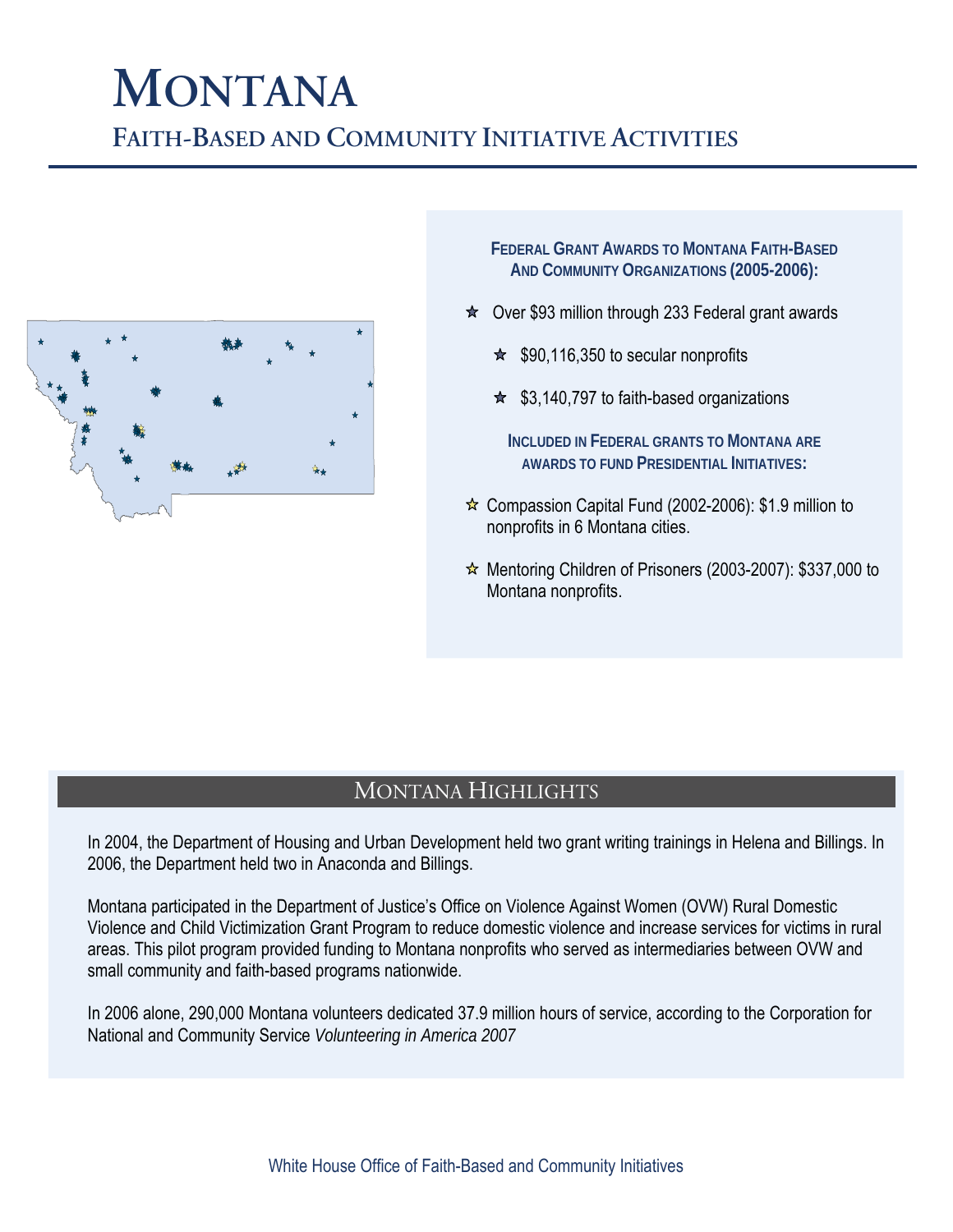## **NEBRASKA**

**FAITH-BASED AND COMMUNITY INITIATIVE ACTIVITIES**



**FEDERAL GRANT AWARDS TO NEBRASKA FAITH-BASED AND COMMUNITY ORGANIZATIONS (2005-2006):**

- Over \$137 million through 272 Federal grant awards
	- $\star$  \$115,026,889 to secular nonprofits
	- $\star$  \$22,621,633 to faith-based organizations

**INCLUDED IN FEDERAL GRANTS TO NEBRASKA ARE AWARDS TO FUND PRESIDENTIAL INITIATIVES:**

- $\hat{\mathbf{x}}$  Compassion Capital Fund (2002-2006): \$619,000 to nonprofits in 6 Nebraska cities.
- $\star$  Mentoring Children of Prisoners (2003-2007): \$367,000 to nonprofits in 2 Nebraska cities.

### NEBRASKA HIGHLIGHTS

The Department of Housing and Urban Development held a grant writing training in Omaha in 2004.

President Bush visited the Juan Diego Center in Omaha in June 2006 to discuss comprehensive immigration reform.

In 2006 alone, 550,000 Nebraska volunteers dedicated 67.5 million hours of service, according to the Corporation for National and Community Service *Volunteering in America 2007*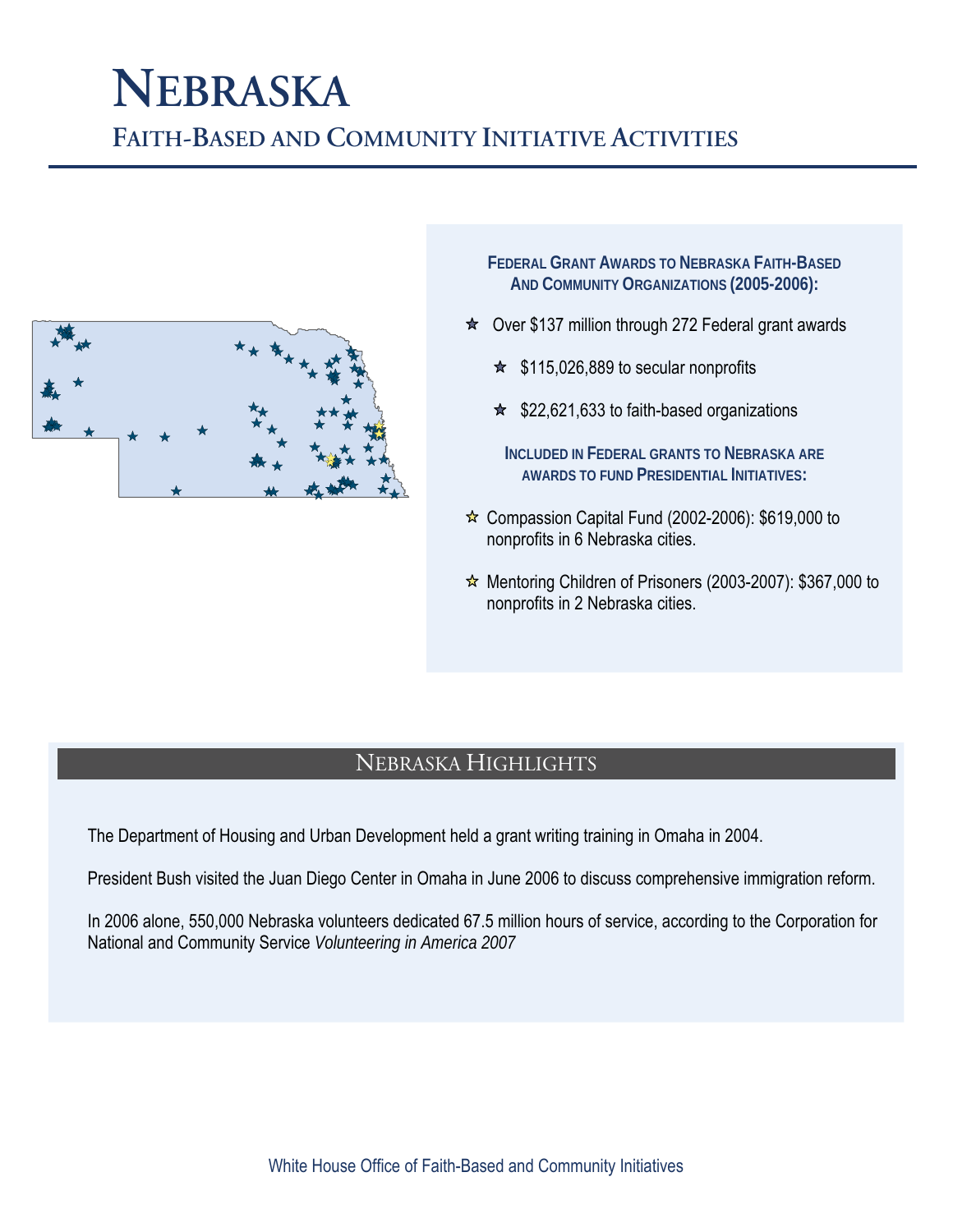### **NEVADA FAITH-BASED AND COMMUNITY INITIATIVE ACTIVITIES**



**FEDERAL GRANT AWARDS TO NEVADA FAITH-BASED AND COMMUNITY ORGANIZATIONS (2005-2006):**

- $\star$  Over \$119 million through 192 Federal grant awards
	- $\star$  \$101,425,026 to secular nonprofits
	- $\star$  \$18,003,036 to faith-based organizations

**INCLUDED IN FEDERAL GRANTS TO NEVADA ARE AWARDS TO FUND PRESIDENTIAL INITIATIVES:**

- $\hat{\mathbf{x}}$  Compassion Capital Fund (2002-2006): \$297,758 to nonprofits in 3 Nevada cities.
- $\star$  Mentoring Children of Prisoners (2003-2007): \$1.2 million to nonprofits in 2 Nevada cities.

### NEVADA HIGHLIGHTS

Nevada faith-based and community organizations benefit from regular training opportunities available through Federal Agency FBCI Centers, including hands-on workshops offered through the Small Business Administration.

The White House Office of Faith-Based and Community Initiatives held a Regional Conference in Las Vegas in June 2006.

In 2006, 320,000 Nevada volunteers dedicated 42.4 million hours of service, according to the Corporation for National and Community Service *Volunteering in America 2007* report.